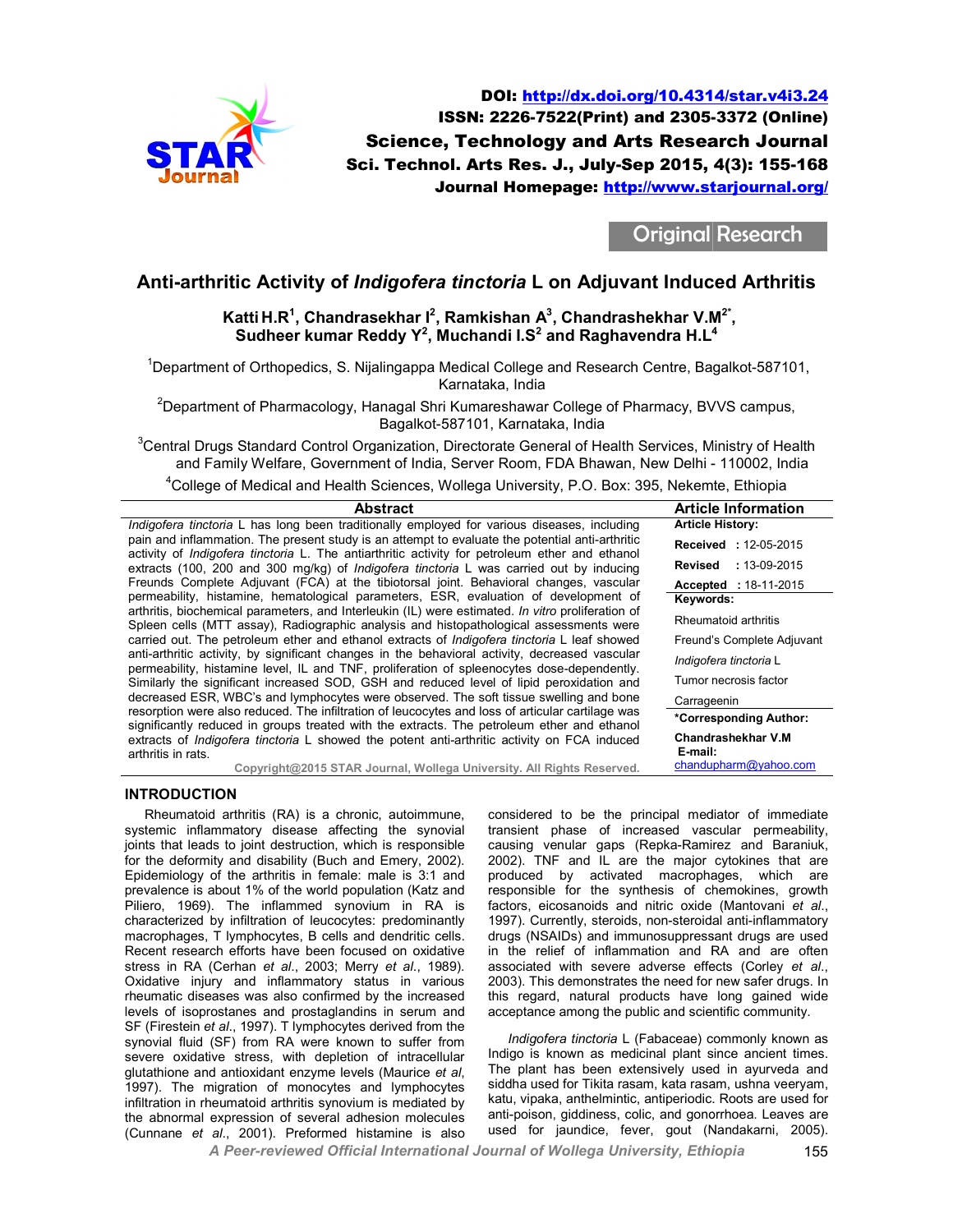Traditionally, the leaf and roots of the plant are employed for the treatment of anemia, leucorrhoea, inflammation, arthritis and worm infections (Madahava Chetty *et al*, 2008). The plant of *Indigofera tinctoria* L contains glycoside indican, indogotine, indiruben, galactomannan composed of galactose and mannose, alkaloids and flavonoids (Chopra, 1986). It has been pharmacologically validated for its anti-nociceptive (Saravana *et al*, 2009), hepatoprotective (Singh *et al*, 2001), anti-diabetic (Verma *et al.*, 2009), antidyslipidemic (Narender *et al.*, 2007) activities. The purpose of the study is to know the safe and potent anti-arthritic activity of *Indigofera tinctoria* L on FCA induced arthritis in Sprague-Dawley rats.

# **MATERIALS AND METHODS**

# **Drugs and Chemicals**

Freund's complete adjuvant (FCA), carrageenin, trichloroacetic acid (TCA), 2-thiobarbituric acid (TBA), 5- 5'- dithiobis (2- nitrobenzoic acid), (±) epinephrine, greiss reagent and MTT were purchased from Sigma-Aldrich Co., Spruce Street, St. Louis, MO, USA. Evans blue was purchased from S.D. Fine-Chemicals, Boisar. Histamine, Trypsin *o*-phtalaldehyde, RPMI-1640, Fetal Calf Serum were purchased from Hi-Media, Mumbai. Diclofenac, a gift sample from Novarties India Ltd, Shantistal, Shirgaon, Thane- 401407, India. All reagents, kits and chemicals used in the experiment were of analytical grade.

## **Plant Material**

In the present study, the fresh leafs of the plant *Indigofera tinctoria* L were collected from the Talakona area of Tirumala hills located at Tirupathi, Andhra pradesh, India in the month of July 2009. Herbarium was prepared and authenticated by Dr. Madhava Chetty, Assistant Professor, Department of Botany, Sri Venkateswara University, Tirupathi, Andhra pradesh. The leafs are then washed in 10% KMNO4, then dried under shade and pulverized to get moderately coarse powder and passed through sieve (#44). The fine powder was stored in airtight polythene container before extraction. The powder was packed into soxhlet extractor and subjected to successive extraction with petroleum ether (40-60°C) and subsequently with ethanol (60-65°C). After the residue extraction, solvent was distilled off and excess solvent was completely removed by using a rotary flash evaporator to get concentrated, then completely dried in freeze drier (Mini Lyotrap, LTE Scientific Ltd., London) and stored in airtight container in refrigeration until use. The leaf petroleum ether (LPIT) and leaf ethanol extract (LEIT) were used for the antiarthritic activity.

#### **Phytochemical Screening**

Phytochemical screening of the crude extract was carried out employing standard procedures and tests (Trease and Evans, 1989), to reveal the presence of chemical constituents such as glycosides, alkaloids, and flavonoids etc.

#### **HPLC Analysis of** *Indigofera tinctoria L.*

**Chemicals, Reagents and Materials:** Methanol of HPLC grade was obtained from Jiangsu Hanbon Sci. & tech. Co., Ltd. (Jiangsu, China). All other chemicals were of analytical reagent grade purchased form Concord Technology Co.

**Preparation of Standard Samples:** Stock solutions of indirubin (26 µg/ml) was prepared in methanol and stored

at 4°C. Stock solution of indirubin was diluted quantitatively with methanol to give working standards. Indirubin calibration standards were prepared at concentrations of 6.5, 32.5, 162, 325, 975 and 1950 ng/ml by spiking 200 µl blank sample extract with indirubin working standard solutions.

## **Extract Sample Preparation**

HPLC analysis was performed using equipment from Shimadazu (Japan): a Shimadazu LC-20AT liquid chromatograph. The mobile phase consisted of a mixture, methanol-water 75:25 V/V) was degassed by suctionfiltration through a nylon membrane. The detecting wavelength was 289 nm. The flow rate was 1.0 ml/min. The quantity volume of injecting sample was 6.0 µl. The HPLC system was operated at ambient temperature (28±1ºC).

## **Acute Toxicity Study**

The acute toxicity study was performed as per the method described by Litchfield and Wilcoxon, (1949), and  $LD_{50}$  was calculated accordingly. Briefly, the petroleum ether and ethanol extracts of *Indigofera tinctoria* L in the dose range of 10-2000 mg/kg was administered orally to different groups of mice (n=10). The animals were examined at every 30 min up to a period of 3 hr and then, occasionally for additional period of 4 h, finally overnight mortality was recorded. The both extracts had not showed any mortality even at 2000 mg/kg and on this basis of acute toxicity 100, 200 and 300 mg/kg dose were selected for the present study.

#### **Animals**

Sprague-Dawley rats of female sex (180-250 g) were obtained from the central animal house of H. S. K. College of Pharmacy and Research Centre, Bagalkot, India. All animals were kept under standard husbandry conditions (21  $\pm$  2<sup>o</sup>C, relative humidity 55<sup>o</sup>C  $\pm$  10<sup>o</sup>C) for 12hr dark and 12hr light cycle respectively in standard propylene cages. The animals were fed with standard food (Amruth, Sangli, Maharastra) and water *ad libitum*. All the experiments were conducted in accordance with direction of Institutional Animals Ethics Committee (HSKCP/IAEC, Clear / 2008-09 / 1-8) and CPCSEA guide lines.

#### **Anti-inflammatory Activity by Carrageenin Induced Paw Edema**

The anti-inflammatory activity of Leaf petroleum extract of *Indigofera tinctoria* L (LPIT) and Leaf ethanol extract of *Indigofera tinctoria* L (LEIT) was carried out as described by Araico *et al*, (2007) and overnight-starved Sprague-Dawley rats were divided into 9 groups, each group containing 6 animals.

- Group I: Normal group receives the vehicle (5% Tween 80)
- Group II: Control group receives vehicle (5% Tween 80) + Carrageenin induced changes in rat paw edema
- Group III: Effect of Standard (Diclofenac 10 mg/kg) on Carrageenin induced changes in rat paw edema
- Group IV: Effect of LPIT (100 mg/kg) on Carrageenin induced changes in rat paw edema
- Group V: Effect of LPIT (200 mg/kg) on Carrageenin induced changes in rat paw edema
- Group VI: Effect of LPIT (300 mg/kg) on Carrageenin induced changes in rat paw edema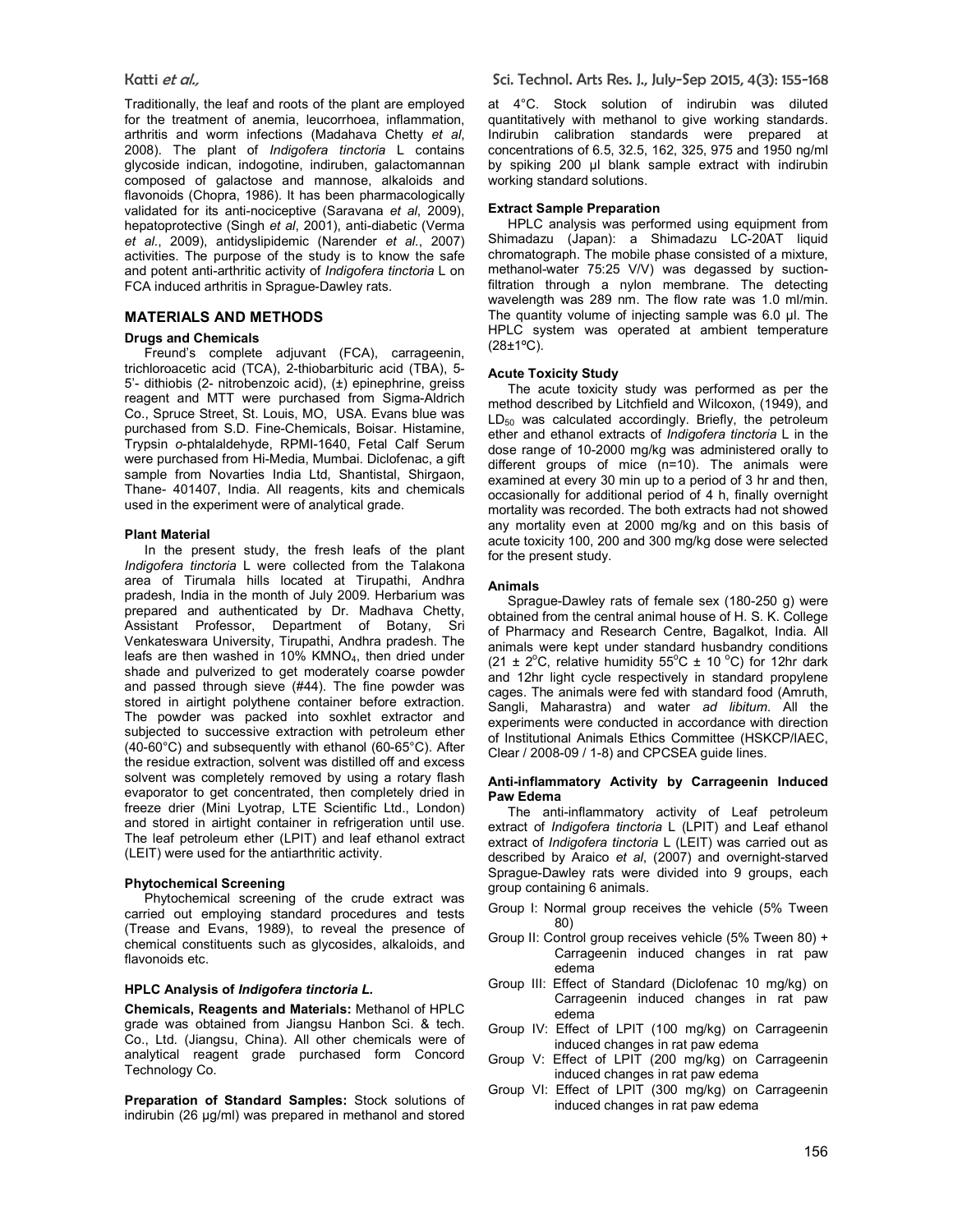- Group VII: Effect of LEIT (100 mg/kg) on Carrageenin induced changes in rat paw edema
- Group VIII: Effect of LEIT (200 mg/kg) on Carrageenin induced changes in rat paw edema
- Group IX: Effect of LEIT (300 mg/kg) on Carrageenin induced changes in rat paw edema

The one hour after the administration of all the above treatments, in different groups, rats in all groups challenged Carrageenan (1% prepared in 0.4% NaCl) in sub-plantar region of right hind paw. The paw volume was measured at different intervals of level 0, 0.5, 1, 2, 3, 4 and 5 hr using digital Plethysmometer (UGO Basil, Italy) after the administration of Carrageenan.

Percentage inhibition  $(\%) = [1 - \text{volume in ml (Test extract})]$ / Volume in ml (Control)] × 100.

#### **Anti-arthritic Activity by FCA Induced Arthritis in Rats**

The anti-arthritic activity of Leaf petroleum extract of *Indigofera tinctoria* L (LPIT) and Leaf ethanol extract of *Indigofera tinctoria* L (LEIT) was carried out as described by Monica *et al*. (2004) and female Sprague-Dawley rats were divided into 9 groups, each group containing 6 animals, for acute and chronic models separately.

- Group I: Normal group receives the vehicle (5% Tween 80)
- Group II: Control group receives vehicle (5% Tween 80) + FCA induced changes in rat paw edema
- Group III: Effect of Standard group (Diclofenac 10 mg/kg) on FCA induced changes in rat paw edema
- Group IV: Effect of LPIT (100 mg/kg) on FCA induced changes in rat paw edema
- Group V: Effect of LPIT (200 mg/kg) on FCA induced changes in rat paw edema
- Group VI: Effect of LPIT (300 mg/kg) on FCA induced changes in rat paw edema
- Group VII: Effect of LEIT (100 mg/kg) on FCA induced changes in rat paw edema
- Group VIII: Effect of LEIT (200 mg/kg) on FCA induced changes in rat paw edema
- Group IX: Effect of LEIT (300 mg/kg) on FCA induced changes in rat paw edema

#### **Acute Antiarthritic Activity**

All the animals were anesthetized (45 mg/kg of Ketamine chloride), and 0.1ml of Freund's complete adjuvant was injected into the tibiotorsal joint of the rats. The animals were carefully and thoroughly inspected everyday by examining the affected paw and the animals general status. In control, the tibiotorsal injection of FCA produces local edema after few hours with a progressive increase reaching its maximum effects by  $8^{th}$  day after administration. On days 0, 5, 6, 7 and  $8<sup>th</sup>$  the behavioral parameters were examined and paw volume are measured in all groups (Monica *et al*., 2004).

#### **Chronic Antiarthritic Activity**

Following anesthesia (45 mg/kg of Ketamine chloride), 0.1ml of Freund's complete adjuvant was injected into the tibiotorsal joint of the rats. Everyday animals were carefully and thoroughly inspected, by examining the affected paw and the animals general status. In control animals, the tibiotorsal injection of FCA produces local edema after few hours with a progressive increase reaching its maximum in 40<sup>th</sup> day after administration. On 0, 10, 20, 24, 29, 34 and  $40^{th}$  days, the behavioral parameters were examined and paw volume is measured thoroughly in all groups (Monica *et al*., 2004).

## **Evaluation of Behavioral Parameters in Acute and Chronic Arthritis on Open Field Test**

The effect of the plant extracts on behavioral parameters in acute and chronic models were carried out in which rat was placed in an open field in the soundattenuated room. The floor has white polyvinyl with a black grid dividing open field into 84 squares (10×10). Illumination was provided by a bulb (60 W) placed above the center of the field, while the rest of the room was darkened. The rat was initially placed in the center of field and observed for 5 minutes in all tests, latency time to start explore the open field (sec), horizontal locomotor activity (grid line crossed) (Dimitrijevic *et al*., 2001), rearing (rat looks for some thing in the air by elevating its head and forepaws) (Costa *et al*., 1981), grooming (rubbing the nose with its forepaws and preening), intense of defecation (number of boluses), were recorded. In between trials the box was cleaned with wet sponge and tissue paper. All the observations were made between 18.00 and 20.00 h (Vane *et al*., 1987).

#### **Measurement of Paw Edema Volume in Acute and Chronic Arthritis**

The inflammation in the paw edema volume during acute and chronic arthritis was measured by using Digital Plethysmograph (7141, UGO BASILE). The change in the paw volume for the extracts of LPIT and LEIT were estimated.

Percentage inhibition (%) = [1- volume in ml (Test extract) / Volume in ml (Control)] × 100.

#### **Assessment of Vascular Permeability in Chronic Arthritis**

The effect of *Indigofera tinctoria* extracts for the assessment of vascular permeability in chronic arthritis was carried out as described by Franchis *et al*, (2004). Evan's blue 50 mg/kg of body weight was administered via the jugular vein into the anaesthetized rat. After 4hr of Evans blue administration, the anterior and posterior synovial capsules and fat pad were dissected from each knee joint. The tissues obtained from each knee were then weighed, and the amount of evans blue in the sample was estimated by extracting the dye by following procedure. This entailed cutting the capsule in to smaller pieces and mixing them with acetone in 1% NaSO<sub>4</sub> in the ratio of 7:3. The samples were shaken gently and continuously for 24 h at room temperature. Each preparation was centrifuged for 10 min at 2000 rpm and 2 ml of the supernatant was separated for measurement of absorbance at 620 nm using UV- spectrophotometer (UV-1601, Shimadzu Corporation, Kyoto, Japan). The amount of dye recovered content of vascular permeability was calculated by extrapolating with standard curve prepared with different concentrations of evans blue solution.

#### **Evaluation of Development of Arthritis in Chronic Arthritis**

The effect of extracts on evaluation of development of arthritis on FCA induced arthritis was carried out as described by Tomita *et al*. (2006). Evaluation is assessed<br>for every five days in 21<sup>st</sup>, 26<sup>th</sup>, 31<sup>st</sup>, 36<sup>th</sup> and 40<sup>th</sup> days after the administration of FCA. It has been observed by two blinded observers using a three point scale for each paw; 0 =normal joint, 1 =slight inflammation and redness; 2 =severe erythema and swelling affecting the entire paw; with inhibition of use; and 3 =deformed paw or joint with ankylosis, joint rigidity, joint rigidity, and loss of function.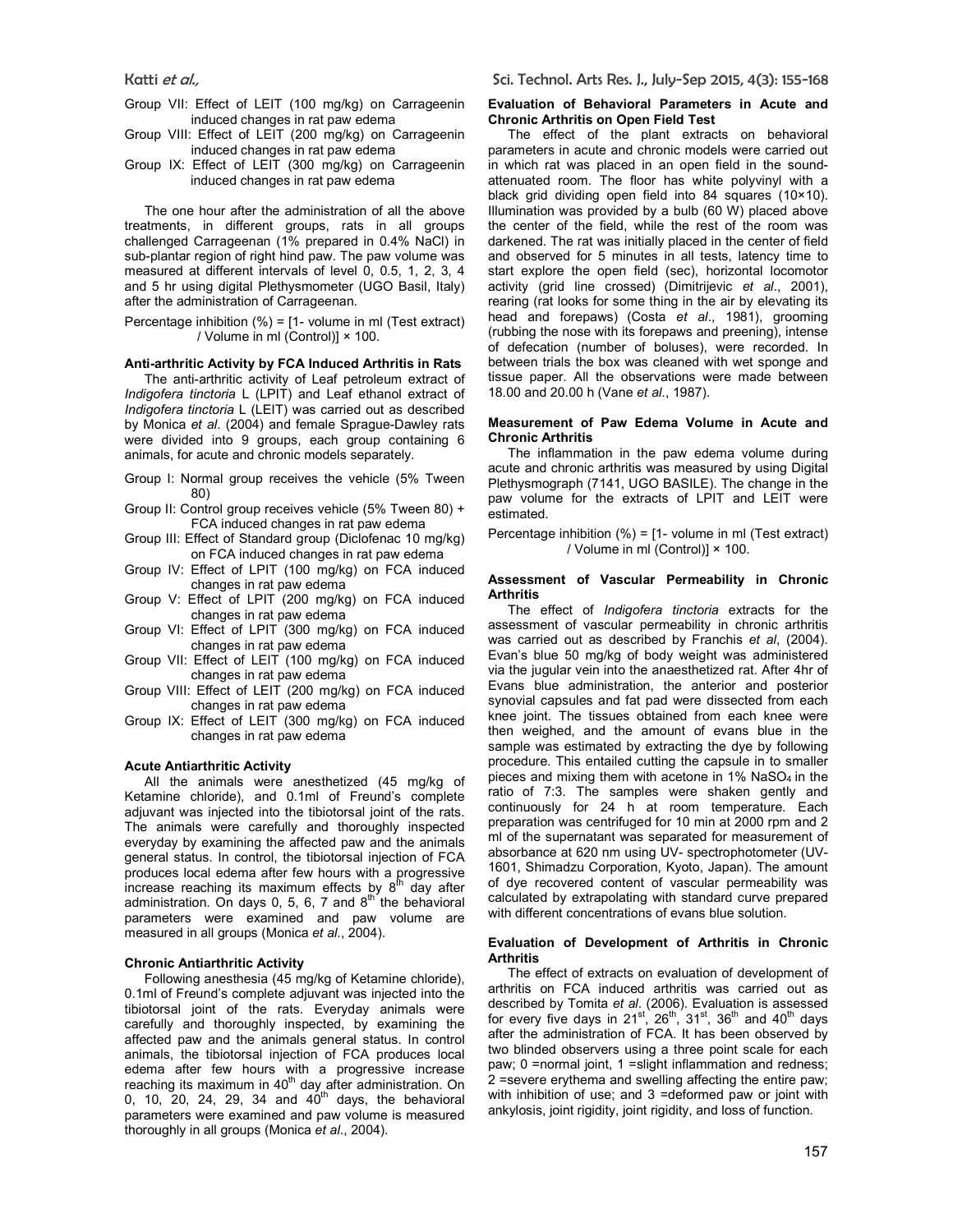#### **Serum Biochemical Parameters in Chronic Arthritis**

At the end of the treatment, blood was collected from each group of the animal by retro-orbital puncture and centrifuged for 3000 rpm for 10 min to separate serum for the estimation of Creatinine (Murray *et al*., 1984), ALP (Moss *et al*., 1994), AST (Burtis *et al*., 1986), ALT (Bradely *et al*., 1972) and Nitric oxide (Annie Shirwaikar *et al*., 2003).

# **Antioxidant Enzyme Estimation in Tissues for Chronic Arthritis**

The animals were sacrificed after the end of the treatment by decapitation. The liver was removed and washed in cooled 0.9 % saline, kept on ice and subsequently blotted on filter paper, then weighed and homogenized in cold phosphate buffer (0.1 M, pH 7.4). The homogenates were centrifuged at 10000 rpm for 10 min at 4 ºC (MPW-350R, Korea) and post-mitochondrial supernatant (PMS) was used for the estimation of Lipid peroxidation (Braughler *et al*., 1987). The supernatant was again centrifuged at 17000 rpm for 1 hr at 4ºC. The mitochondrial supernatant obtained was used for further estimation of SOD (Misra and Fridovich, 1972), CAT Claiborne (1985) and GSH (Chandrashekhar *et al*., 2010).

#### **Determination of Release of Histamine from Blood and Liver in Chronic Arthritis**

The oxalated blood (1 ml ) was shaken thoroughly and centrifuged at 400 rpm for 10 min. the hemolyzed blood treated with 4.5 ml of distilled water and 0.5 ml of 12 % concentrated perchloric acid, then allowed to stand for 10 min and centrifuged (Parkhurst *et al*., 2010). The supernatant was used for measuring the histamine content by *o*-pthaldialdehyde spectrofluorimetric method. The fluorescence intensity was measured at emission 438nm and excitation 353 nm using spectrofluorimeter (Shore *et al*., 1959).

### **Hematological Parameters and E.S.R Estimation in Chronic Arthritis**

The effect of the plant extracts for the estimation of hematological parameters was carried out and estimated according to Shankarnarayan *et al*, (2009).Blood samples were subjected to hemocytometer (Symex KX-21) for the determination of White Blood Cells (W.B.C), Red Blood Cells (R.B.C), Hemoglobin (Hb), Mean Cell Hemoglobin (MCH), Mean Cell Hemoglobin Concentration (MCHC), Mean Cell Volume (MCV), Platelets, Hematocrit (HCT), Lymphocytes The determination of E.S.R was carried out and estimated according to Jain *et al*, (2000).

### **Estimation of Serum and Tissue Levels of IL**

The levels of ILs were measured by using commercial available Enzyme Linked Immunosorbent Assay (ELISA) kit (Pearson and Wood, 1963).

#### **Radiographic Analysis and Histopathalogical Assessment in Chronic Arthritis**

The radiographic analysis was carried out according to Kalpesh *et al*, (2009). On day 40, animals were anesthetized with ketamine (45mg/kg). Radiographs of the FCA injected joints were taken with a Dental X-ray machine. Rats were placed on a radiographic box at a distance of 90 cm from the X-ray source. The X-ray image of the FCA injected joints of each rat was evaluated for radiographic changes.

All the animals were sacrificed at the end of the experiment. Left hind paws of one animal from each group was removed and fixed in 10% formalin for 24 h. Metatarsophalangeal joints were sampled and blocked in paraffin wax after processing the tissues in alcohol for 16 h. 4 µm thick sections from each block were stained with haematoxylin and eosin (Chakraborty *et al*, 2008).

#### *In vitro* **Proliferation of Spleen Cells (MTT) Assay in Chronic Arthritis**

*In vitro* proliferation of spleen cells was carried out and estimated according to Tomita *et al*, (2006) using by 3-[- 4, 5-dimethylthiazol-2yl]-2,5-diphenyltetrazolium bromide (MTT) assay. Spleens were removed on  $40<sup>th</sup>$  day. Red blood cells were removed by treatment with 0.16 Tris NH<sub>4</sub>Cl solution and cell suspensions ( $5 \times 10^6$  cells/well in a flat bottom, 96 well plate) were cultured along with 5% mixture of gentamycin (3µg/ml), penicillin (100 units/ml) for 72 hr at  $37^{\circ}$ C in 5%  $CO_{2}$  in RPMI medium containing 50µg/ml heat-denatured bovine CII (heated for 10 min at 80°C) or 1µg/ml phytohemagglutinin (PHA) and routinely subculture with 0.25% trypsin – 0.02% EDTA solution. On the day of assay, MTT (0.5mg/ml) was added to the medium in each well, and plates were returned to incubator for 1hr. Plates were centrifuged (500 × g for 10 min). Supernatants were removed, and 100µl of dimethyl sulphoxide (DMSO) were added. The plates were agitated in the dark for 10 min to dissolve the MTT formazan crystals. Then the percentage inhibition of proliferation of spleen cells was carried out using the formula.

Percentage of inhibition= [control absorbance-test absorbance/control absorbance]x 100

#### **Statistical Analysis**

All the data are presented as mean ± SEM. The significance of difference in means between control and treated animals for different parameters was determined by using One-way Analysis of Variance (ANOVA) followed by multiple comparisons Dunnett's test. A value of *P*<0.05 was considered statistically significant.

# **RESULTS**

## **Anti-inflammatory Activity of Carrageenan Induced Paw Edema**

The control group animals had shown the significant increase ( $p$ < 0.05 to  $p$ <0.001) in the paw edema. The *Indigofera tinctoria* L extract treated groups had shown the significant decrease (*p*<0.05, to *p*<0.001) in the paw edema and percentage inhibition (9.07 to 33), this indicates the potent anti-inflammatory activity (Table1).

#### **Behavioral Parameters**

In the present study, the behavioral parameters are assessed in *Indigofera tinctoria* L extracts treated animals against FCA induced acute and chronic arthritis in rats. The anti-arthritic activity of *Indigofera tinctoria* L showed significant activity against FCA induced acute arthritis and chronic arthritis models. There is significant decrease in the ambulatory movement (*p*<0.05 to *p*<0.001), rearing (*p*<0.05, to *p*<0.001), paw volume (*p*<0.05 to *p*<0.001) and increase in the grooming behavior (*p*<0.05 to *p*<0.001) in control group as compared to normal group in acute and chronic arthritis. The standard drug Diclofenac, petroleum and ethanol extracts of *Indigofera tinctoria* L has significantly increased the ambulatory movement (*p<*0.05 to *p<*0.001), rearing (*p<*0.05 to *p<*0.001), latency (*p<*0.05 *to p*<0.001) and significantly decreased the grooming behavior (*p<*0.05 to *p<*0.001) in acute (Table 2 to 5) and chronic (Table 6 to 9) treatments in dose dependently respectively.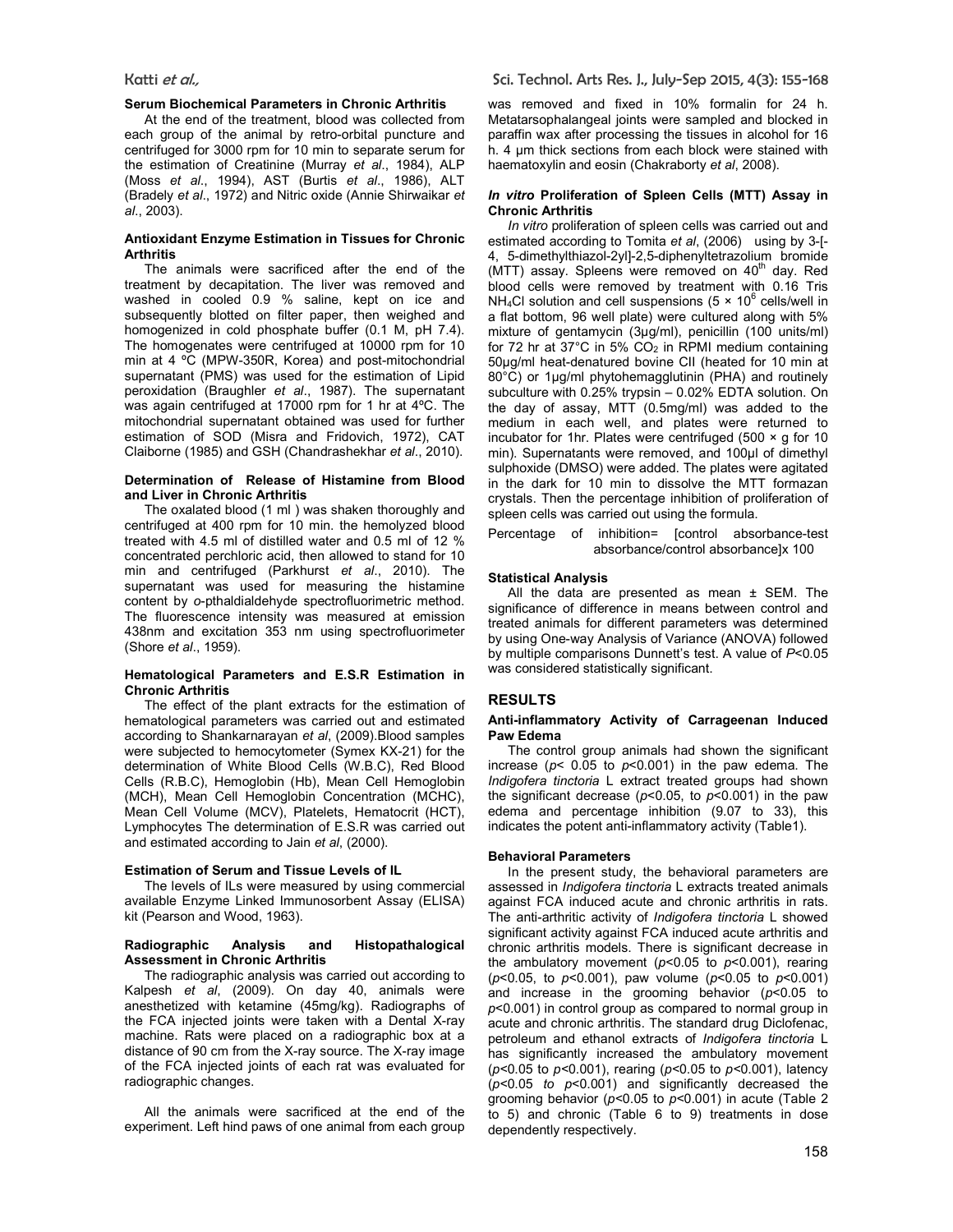| Treatment                            | Paw volume in ml (Percentage of inhibition) |                                      |                           |                            |                            |                            |                            |  |  |
|--------------------------------------|---------------------------------------------|--------------------------------------|---------------------------|----------------------------|----------------------------|----------------------------|----------------------------|--|--|
| groups                               | 0 hr                                        | 0.5 <sub>hr</sub>                    | 1 hr                      | 2 hr                       | 3 <sub>hr</sub>            | 4 hr                       | 5 <sub>hr</sub>            |  |  |
| Normal                               | $1.05 \pm 0.02$                             | $0.99 \pm 0.09$                      | $1.0 \pm 0.02$            | $1.06 \pm 0.03$            | $1.07 \pm 0.01$            | $1.08 \pm 0.01$            | $1.03 \pm 0.02$            |  |  |
| Control                              | $1.20 \pm 0.02^*$                           | $1.45 \pm 0.06**$                    | $1.87 \pm 0.02***$        | $2.22 \pm 0.05***$         | $2.37 \pm 0.05***$         | $2.14 \pm 0.02***$         | $2.06 \pm 0.02***$         |  |  |
| <b>Diclofenac</b>                    | $1.20 \pm 0.06$                             | $1.26 \pm 0.03b$                     | $1.26 \pm 0.03c$          | $1.25 \pm 0.02c$           | $1.22 \pm 0.01c$           | $1.27 \pm 0.02c$           | $1.26 \pm 0.008c$          |  |  |
| $(10 \text{ mg/kg})$                 |                                             | (13.1)                               | (32.5)                    | (43.5)                     | (48.5)                     | (40.6)                     | (38.9)                     |  |  |
| <b>LPIT</b>                          | $1.20 \pm 0.03$                             | $1.25 \pm 0.02b$                     | $1.84 \pm 0.01$           | $2.04 \pm 0.03a$           | $2.01 \pm 0.02b$           | $1.93 \pm 0.01$            | $1.86 \pm 0.01c$           |  |  |
| $(100 \text{ mg/kg})$                |                                             | (14.0)                               | (1.70)                    | (8.09)                     | (15.7)                     | (9.77)                     | (9.78)                     |  |  |
| <b>LPIT</b>                          | $1.08 \pm 0.04$                             | $1.22 \pm 0.01c$                     | $1.85 \pm 0.01$           | $1.78 \pm 0.02c$           | $1.74 \pm 0.01c$           | $1.7 \pm 0.008c$           | $1.67 \pm 0.01c$           |  |  |
| $(200 \text{ mg/kg})$                |                                             | (15.6)                               | (0.91)                    | (19.6)                     | (26.0)                     | (20.8)                     | (18.8)                     |  |  |
| <b>LPIT</b>                          | $1.07 \pm 0.05$                             | $1.17 \pm 0.02c$                     | $1.70 \pm 0.04a$          | $1.65 \pm 0.03c$           | $1.59 \pm 0.01c$           | $1.55 \pm 0.01c$           | $1.43 \pm 0.02c$           |  |  |
| $(300 \text{ mg/kg})$                |                                             | (19.3)                               | (9.07)                    | (25.4)                     | (33.0)                     | (27.7)                     | (30.5)                     |  |  |
| <b>LEIT</b>                          | $1.10 \pm 0.04$                             | $1.40 \pm 0.06$                      | $1.87 \pm 0.12$           | $2.08 \pm 0.07$            | $2.27 \pm 0.08$            | $2.20 \pm 0.06$            | $2.04 \pm 0.05$            |  |  |
| $(100 \text{ mg/kg})$                |                                             | (3.43)                               | (0.00)                    | (6.47)                     | (4.30)                     | (0.00)                     | (0.00)                     |  |  |
| <b>LEIT</b>                          | $1.17 \pm 0.02$                             | $1.45 \pm 0.03$                      | $1.86 \pm 0.04$           | $1.87 \pm 0.02c$           | $1.91 \pm 0.02c$           | $1.86 \pm 0.02c$           | $1.81 \pm 0.02c$           |  |  |
| $(200 \text{ mg/kg})$                |                                             | (0.00)                               | (0.00)                    | (15.9)                     | (19.4)                     | (13.0)                     | (9.2)                      |  |  |
| <b>LEIT</b><br>$(300 \text{ mg/kg})$ | $1.09 \pm 0.03$<br>$\sim$ $\sim$            | $1.45 \pm 0.05$<br>(0.00)<br>$- - -$ | $1.76 \pm 0.06$<br>(5.76) | $1.86 \pm 0.02c$<br>(16.0) | $1.80 \pm 0.01c$<br>(24.0) | $1.76 \pm 0.01c$<br>(17.6) | $1.70 \pm 0.01c$<br>(17.5) |  |  |

Values are expressed in mean ± SEM, n=6. One way Analysis of Variance (ANOVA) followed by multiple comparison Dunnett's test. The<br>minimum value of p<0.05 was considered as significant. \*p<0.05, \*\*p<0.01, \*\*\*p<0.001 as comp c *p*<0.001 as compared with control group. LPIT = Leaf petroleum ether extract of *Indigofera tinctoria* L; LEIT = Leaf ethanol extract of *Indigofera tinctoria* L.

**Table 2:** Effect of petroleum and ethanol extracts of *Indigofera tinctoria* L on FCA induced acute arthritis on rat ambulatory movement

| <b>Treatment groups</b> | $\overline{0}^{\text{th}}$ Day | $5th$ Day                      | 6 <sup>th</sup> Day      | $7th$ Day           | $8th$ Day                |
|-------------------------|--------------------------------|--------------------------------|--------------------------|---------------------|--------------------------|
| Normal (5%tween80)      | 84.33±4.876                    | 89.00±10.02                    | 95.67±2.186              | 83.83±2.822         | 79.17±7.346              |
| Control (5%tween80)     | $90.66 \pm 3.125^a$            | $65.17 \pm 2.182$ <sup>a</sup> | 73.00±3.235 <sup>a</sup> | $48.00 \pm 5.335^a$ | 45.67±3.293 <sup>ª</sup> |
| Diclofenac (10 mg/kg)   | 44.33±2.499*                   | 58.00±1.732                    | 76.33±1.687              | 96.8±121.0*         | 84.83±1.600**            |
| LPIT (100 mg/kg)        | 61.50±5.470                    | 72.50±6.587                    | $92.33 \pm 6.114$        | 93.67±5.897         | 71.50±3.481              |
| LPIT (200 mg/kg)        | 59.50±4.137*                   | 65.33±2.906                    | 71 50+3 452              | 71.00±3.454         | 76.50±2.814*             |
| LPIT (300 mg/kg)        | 57.00±3.847*                   | 59.83±4.028                    | 65.83±5.069              | 68.17±3.439         | 97.67±7.324***           |
| LEIT (100 mg/kg)        | 87.33±5.846                    | 102.8±3.995***                 | $90.67 \pm 7.424$        | 84.17±15.74         | 96.17±17.91***           |
| LEIT (200 mg/kg)        | 66.50±2.566                    | 102.7±4.638***                 | 86.67±8.297              | $101.7 + 8.341$     | 92.83±4.854***           |
| LEIT (300 mg/kg)        | 59.83±9.569                    | 123.5±6.469***                 | 98.17±5.986*             | 114.8±3.628         | 117.5±5.271***           |

All values are expressed as mean ± SEM, n=6, One way Analysis of Variance (ANOVA) followed by multiple comparison Dunnett's test. The minimum value of p<0.05 was considered as significant. <sup>a</sup>p<0.001 as compared to normal group and \*p<0.05, \*\*p<0.01, \*\*\*p<0.001 as compared to control group; LPIT = Leaf petroleum ether extract of *Indigofera tinctoria* L; LEIT = Leaf ethanol extract of *Indigofera tinctoria* L.

**Table 3:** Effect of petroleum and ethanol extracts of *Indigofera tinctoria* L on FCA induced acute arthritis on rat rearing

| <b>Treatment groups</b> | $\overline{0}^{\text{th}}$ Day | $5th$ Day         | 6 <sup>th</sup> Day            | $7th$ Day                      | 8 <sup>th</sup> Day            |
|-------------------------|--------------------------------|-------------------|--------------------------------|--------------------------------|--------------------------------|
| Normal (5%tween80)      | 24.17±3.070                    | 19.33±3.293       | 19.33±3.293                    | 19.33±3.293                    | 19.33±3.293                    |
| Control (5%tween80)     | $10.00 \pm 1.183$ <sup>a</sup> | $10.50\pm1.668^a$ | $17.67 \pm 1.944$ <sup>a</sup> | $17.67 \pm 1.944$ <sup>a</sup> | $9.667 \pm 1.202$ <sup>a</sup> |
| Diclofenac (10 mg/kg)   | 12.83±0.8333                   | 20.00±1.155***    | 20.17±1.167                    | 20.17±1.167                    | 22.00±1.461***                 |
| LPIT (100 mg/kg)        | $11.33 \pm 1.453$              | 14.50±1.607       | 16.67±1.145                    | $16.67 \pm 1.145$              | 18.67±0.6667*                  |
| LPIT (200 mg/kg)        | $4.167 \pm 1.108$              | 16.83±1.302*      | 20.50±1.408                    | 20.50±1.408                    | 20.83±1.621**                  |
| LPIT (300 mg/kg)        | 7.167±1.537                    | 17.67±1.476**     | 22.17±1.400                    | 22.17±1.400                    | 20.67±0.8433**                 |
| LEIT (100 mg/kg)        | $3.833 \pm 1.759$              | 14.67±1.978       | $12.33 \pm 1.116$              | $12.33 \pm 1.116$              | $16.33 \pm 2.716$              |
| LEIT (200 mg/kg)        | 11.00±1.291                    | 21.67±1.229***    | 12.17±1.249                    | 12.17±1.249                    | 20.67±2.679**                  |
| LEIT (300 mg/kg)        | 11.00±0.7746                   | 22.17±1.537***    | 18.33±2.044                    | 18.33±2.044                    | 22.00±2.206***                 |

All values are expressed as mean ± SEM, n=6, One way Analysis of Variance (ANOVA) followed by multiple comparison Dunnett's test. The minimum value of *p*<0.05 was considered as significant.<sup>a</sup> $p$ <0.001 as compared to normal group and \* $p$ <0.05, \*\* $p$ <0.01, \*\*\* $p$ <0.001 as compared to control group. LPIT = Leaf petroleum ether extract of *Indigofera tinctoria*; LEIT = Leaf ethanol extract of *Indigofera tinctoria* L.

**Table 4:** Effect of petroleum and ethanol extracts of *Indigofera tinctoria* L on FCA induced acute arthritis on rat grooming

| <b>Treatment groups</b> | $0th$ Day           | $5th$ Day           | 6 <sup>th</sup> Day       | $7th$ Day           | $8th$ Day            |
|-------------------------|---------------------|---------------------|---------------------------|---------------------|----------------------|
| Normal (5%tween80)      | 7.833±0.8724        | 7.833±0.8724        | 7.500±0.9220              | 12.00±0.8563        | 11.83±2.386          |
| Control (5%tween80)     | $8.333 \pm 8.333^a$ | $8.333 \pm 1.606^a$ | 14.17±0.9098 <sup>a</sup> | $11.00 \pm 1.528^a$ | $11.50 \pm 0.9916^a$ |
| Diclofenac (10 mg/kg)   | 7.500±1.648         | 4.833±0.6009        | 3.000±0.7303***           | 3.167±0.8333**      | 3.167±0.7491***      |
| LPIT (100 mg/kg)        | 10.33±0.9888        | $10.00 + 1.183$     | 11.50±1.979               | 14.67±1.838         | 15.00±1.751          |
| LPIT (200 mg/kg)        | 11.67±1.687         | 11.17±2.056         | 8.500±1.147               | $9.167 \pm 1.302$   | $11.17 \pm 1.249$    |
| LPIT (300 mg/kg)        | $12.67 \pm 1.453$   | 12.33±1.606         | $8.500 \pm 2.349$         | $9.000 \pm 1.713$   | 5.667±0.557**        |
| LEIT (100 mg/kg)        | $10.83 + 1.641$     | $10.00 \pm 2.000$   | $12.33 \pm 1.116$         | $6.333 \pm 1.202$   | 5.000±0.8563**       |
| LEIT (200 mg/kg)        | 11.50±0.9574        | $10.83 + 1.108$     | $10.33 + 1.978$           | $6.000 \pm 1.291$   | 7.333±1.202          |
| LEIT (300 mg/kg)        | 8.000±0.8165        | $6.833 \pm 1.493$   | 7.167±0.8724*             | 7.66±0.3333         | $9.167 \pm 1.537$    |

All values are expressed as mean ± SEM, n=6, One way Analysis of Variance (ANOVA) followed by multiple comparison Dunnett's test. The minimum value of *p*<0.05 was considered as significant.<sup>8</sup>*p*<0.001 as compared to normal group. \**p*<0.05,\*\**p*<0.01,\*\*\**p*<0.001 as compared to control group. LPIT = Leaf petroleum ether extract of *Indigofera tinctoria* L; LEIT = Leaf ethanol extract of *Indigofera tinctoria* L.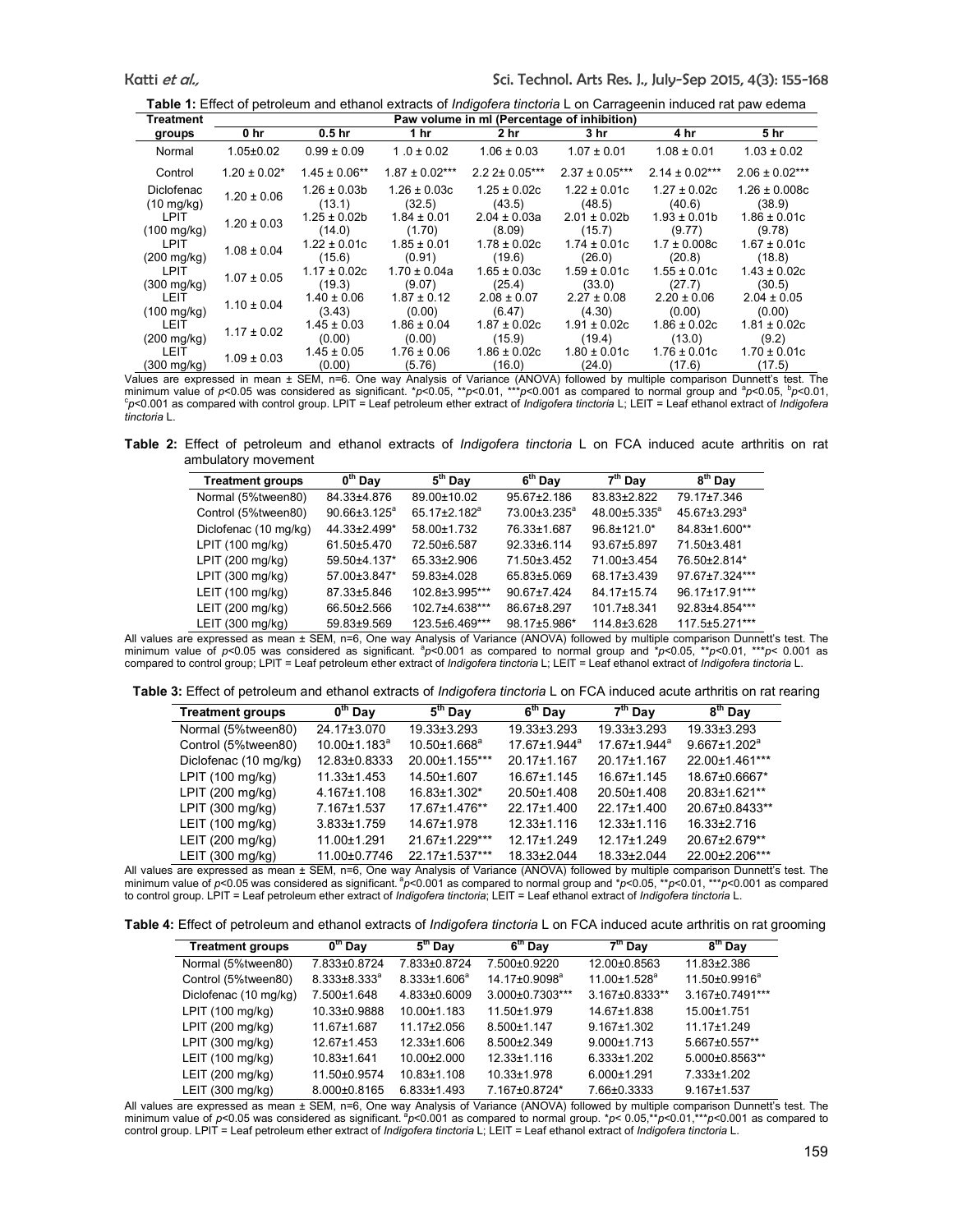**Table 5:** Effect of petroleum and ethanol extracts of *Indigofera tinctoria* L on FCA induced acute arthritis on rat paw edema

| $0th$ Day           | $5th$ Day            | 6 <sup>th</sup> Day  | $7th$ Day              | 8 <sup>th</sup> Day  |
|---------------------|----------------------|----------------------|------------------------|----------------------|
| $0.9600 + 0.0242$   | 1.008±0.0254         | $0.9883\pm0.0153$    | $0.9817\pm0.0157$      | $0.9883\pm0.0246$    |
| $1.620 \pm 0.056^a$ | $2.420 \pm 0.0383^a$ | $2.440 \pm 0.0413^a$ | $2.523 \pm 0.0359^a$   | $2.523 \pm 0.0359^a$ |
| 1.340±0.035**       | 2.387±0.0241         | $2.242 \pm 0.0190$   | $2.128 \pm 0.0166$ *** | $2.083\pm0.0662***$  |
| 1.795±0.0441        | 2.468±0.0496         | 2.528±0.0675         | $2.462 \pm 0.0456$     | 2.263±0.0322*        |
| 1.865±0.0399        | $2.437 + 0.0320$     | 2.438±0.0416         | $2.197 \pm 0.1266$ **  | 2.348±0.0611***      |
| 1.800±0.0359        | 2.457±0.0378         | 2.187±0.0588*        | $2.027 \pm 0.0398$ *** | 2.137±0.0589***      |
| $1.602 \pm 0.0989$  | $2.290+0.0505$       | 2.548±0.0373         | 2.568±0.0414           | 2.475±0.0450         |
| 1.570±0.0614        | $2.415 \pm 0.102$    | $2.350\pm0.119$      | 2.398±0.0691           | 2.092±0.0801***      |
| 1.737±0.0548        | 2.218±0.0252*        | 2.065±0.0416***      | 2.167±0.0609***        | 1.992±0.0501***      |
|                     |                      |                      |                        |                      |

All values are expressed as mean ± SEM, n=6, One way Analysis of Variance (ANOVA) followed by multiple comparison Dunnett's test. The<br>minimum value of *p<*0.05 was considered as significant. ªp<0.001 as compared to normal to control group. LPIT = Leaf petroleum ether extract of *Indigofera tinctoria* L; LEIT = Leaf ethanol extract of *Indigofera tinctoria* L.

**Table 6:** Effect of petroleum and ethanol extracts of *Indigofera tinctoria* L on FCA induced chronic arthritis on rat ambulatory movement

| <b>Treatment groups</b> | 0 <sup>th</sup> Day | $10^{th}$ day            | $20th$ day                    | $24th$ day                                                                                                     | $29th$ day          | 34 <sup>th</sup> day | 40 <sup>th</sup> day |
|-------------------------|---------------------|--------------------------|-------------------------------|----------------------------------------------------------------------------------------------------------------|---------------------|----------------------|----------------------|
| Normal (5% tween80)     | 103.8±5.45          | 101.2±3.390              | $104.7 \pm 5.45$              | $106.8 \pm 3.76$                                                                                               | 115.2±6.940         | $115.3 \pm 4.64$     | 128.8±12.02          |
| Control (5% tween80)    | $49.33 \pm 3.99$    | 67.17±4.061 <sup>a</sup> | $69.00 \pm 4.64$ <sup>a</sup> | $46.83 \pm 9.08^a$                                                                                             | $54.83{\pm}7.296^a$ | $57.50 \pm 7.531^a$  | $54.50 \pm 6.970^a$  |
| Diclofenac (10 mg/kg)   | 47.00±1.770         | 75.17±3.572              | 83.83±2.971                   | 87.00±2.20***                                                                                                  | $95.5 \pm 1.70$ *** | 104.3±2.24***        | 109.8±2.469***       |
| LPIT (100 mg/kg)        | 61.17±2.626*        | 75.6± 4.50***            | 76.33±14.03                   | $100.7 \pm 11.6***$                                                                                            | 100.2±8.39***       | 102.7±8.93***        | 108.7±7.740***       |
| LPIT (200 mg/kg)        | 61.67±2.34**        | 66.67±2.848*             | 96.17±10.89*                  | 93.17±5.764***                                                                                                 | 96.50±4.12***       | 99.67±3.97***        | 102.7±3.913***       |
| LPIT (300 mg/kg)        | 62.33±4.34**        | 69.33±4.492*             | $1242+723***$                 | 132.3±6.339***                                                                                                 | 135.8±5.60***       | 135.8±5.6***         | 136.0±5.675***       |
| LEIT (100 mg/kg)        | 65.0± 1.91***       | 99.00±12.29              | 76.33±4.77                    | 77.83±5.885**                                                                                                  | 81.17±7.79**        | $81.67 \pm 8.16^*$   | 80.83±8.002**        |
| LEIT (200 mg/kg)        | 64.83± 1.9***       | 90.83±4.820              | 70.17±2.34                    | 70.17±2.040                                                                                                    | $69.83 \pm 1.81$    | 71.83±1.138          | 73.17±1.046          |
| LEIT (300 mg/kg)        | 68.67± 3.0***       | 44.50±3.041              | 69.0±6.909                    | 70.0±6.952                                                                                                     | 72.17±7.045         | 72.83±5.741          | 77.50±4.610*         |
|                         |                     |                          |                               | des asses in OEM and Orange and article of Medicines (ANIOMA) (clience it is a collected Descentive in the The |                     |                      |                      |

All values are expressed as mean ± SEM, n=6, One way Analysis of Variance (ANOVA) followed by multiple comparison Dunnett's test. The<br>minimum value of *p<*0.05 was considered as significant; <sup>a</sup>p<0.001as compared to norma to control group. LPIT = Leaf petroleum ether extract of *Indigofera tinctoria*; LEIT = Leaf ethanol extract of *Indigofera tinctoria*

**Table 7:** Effect of petroleum and ethanol extracts of *Indigofera tinctoria* L on FCA induced chronic arthritis on rat rearing

| <b>Treatment groups</b> | $0th$ Day          | $10^{th}$ day       | $20th$ day         | $24th$ day                     | $34th$ day                     | $40th$ day                |
|-------------------------|--------------------|---------------------|--------------------|--------------------------------|--------------------------------|---------------------------|
| Normal (5% tween80)     | 27.67±2.616        | 28.17±3.381         | $31.67 \pm 2.060$  | 32.00±1.390                    | 21.17±1.327                    | 21.17±1.327               |
| Control (5% tween80)    | $9.167 \pm 1.53^a$ | $12.67 \pm 1.56^a$  | $15.83 \pm 1.53^a$ | $15.83 \pm 1.537$ <sup>a</sup> | $16.00 \pm 1.291$ <sup>a</sup> | 17.50±0.8466 <sup>a</sup> |
| Diclofenac (10 mg/kg)   | 13.00±0.856        | 16.67±1.764         | 21.50±1.204        | 23.33±0.881                    | $30.00 \pm 1.15$ ***           | $33.33 \pm 1.45***$       |
| LPIT (100 mg/kg)        | $3.000 \pm 0.730$  | $13.50 + 1.522$     | $20.00 \pm 3.890$  | 21 67+1 647                    | 19.00±2.556                    | 21.50±1.586               |
| LPIT (200 mg/kg)        | $4.000 \pm 1.065$  | 19.67±2.985*        | $23.17 \pm 5.425$  | 27.17±1.014                    | 25.17±1.83***                  | 25.67±3.44***             |
| LPIT (300 mg/kg)        | $8.000 \pm 1.155$  | 24.00±2.38***       | $26.00 \pm 1.36$ * | 28.17±0.909                    | 33.00±1.31***                  | 33.00±1.31***             |
| LEIT(100 mg/kg)         | $6.000 \pm 1.342$  | $6.333 \pm 1.174$ * | $8.333 \pm 0.760$  | 11.67±0.918                    | $16.83 \pm 1.400$              | 19.67±1.333               |
| LEIT (200 mg/kg)        | $8.500 \pm 2.405$  | $9.000 \pm 0.9661$  | 11.00±0.856        | 12.00±0.730                    | 18.00±1.000                    | 19.83±0.6540              |
| LEIT (300 mg/kg)        | 7.667±0.988        | 14.67±0.9545        | 20.67±1.256        | 19.83±0.654                    | 20.83±0.8333                   | 20.83±0.9804              |

All values are expressed as mean ± SEM, n=6, One way Analysis of Variance (ANOVA) followed by multiple comparison Dunnett's test. The minimum value of p<0.05 was considered as significant; <sup>a</sup>p<0.001as compared to normal group and \*p<0.05, \*\*p<0.01, \*\*\*p<0.001 as compared to control group. LPIT = Leaf petroleum ether extract of *Indigofera tinctoria*; LEIT = Leaf ethanol extract of *Indigofera tinctoria*.

**Table 8:** Effect of petroleum and ethanol extracts of *Indigofera tinctoria* L on FCA induced chronic arthritis on rat grooming

| <b>Treatment</b><br>groups         | $0th$ Day              | $10^{th}$ day              | $20th$ day            | $24th$ day            | $29th$ day          | $34th$ day                     | $40th$ day                     |
|------------------------------------|------------------------|----------------------------|-----------------------|-----------------------|---------------------|--------------------------------|--------------------------------|
| Normal<br>(5% tween 80)            | 10.50±0.9916           | 11.00±0.6831               | 11.00±0.7303          | 13.00±1.528           | 7.500±0.9916        | 8.000±0.5774                   | 6.000±0.5774                   |
| Control<br>(5% tween 80)           | $7.000 + 2.33^{\circ}$ | $10.83 \pm 0.7032^{\circ}$ | $12.00 + 1.612a$      | $1267 + 1498^a$       | $13.33 \pm 1.202^a$ | $14.67 \pm 1.542$ <sup>a</sup> | $12.67 \pm 0.802$ <sup>a</sup> |
| Diclofenac<br>$(10 \text{ mg/kg})$ | $9.500 + 0.9220$       | $5.500+0.8466*$            | $2.667 \pm 0.614$ *** | $2.500+0.223***$      | 4.333±3.283***      | $.000 \pm 0.4472$              | $1.833 \pm 0.47***$            |
| LPIT (100 mg/kg)                   | 2.500±0.6708           | $9.167 \pm 1.138$          | $8.167 \pm 1.302$ *   | $8.167 \pm 1.579$ *   | 7.833±1.470*        | 7.167±0.98***                  | 7.833±1.07***                  |
| LPIT (200 mg/kg)                   | $3.333 \pm 0.6146$     | $8.333 \pm 1.202$          | $9.500 + 0.9916$      | 10.67±0.8819          | 11.83±1.376         | $9.833 \pm 1.833$ **           | $9.667 \pm 0.91$ *             |
| LPIT (300 mg/kg)                   | 8.167±1.352*           | 8.333±1.874                | $10.50 \pm 1.088$     | $10.83 + 1.537$       | 8.667±0.8433        | $9.833 \pm 1.10**$             | $9.833 \pm 1.108$              |
| LEIT (100 mg/kg)                   | 3.167±0.6009           | $6.167 \pm 0.6009$         | $6.167 \pm 0.477$ *** | $8.167 \pm 0.703*$    | 4.667±0.843***      | 4.833±0.83***                  | 2.667±0.76***                  |
| LEIT (200 mg/kg)                   | 4.833±0.9098           | 4.833±0.9098**             | 7.667±0.6146*         | $6.667 \pm 0.666$ *** | $4.500+0.500***$    | $5.667 \pm 0.80$ ***           | 2.667±0.66***                  |
| LEIT (300 mg/kg)                   | 13.67±0.8433           | $8.667 \pm 2.108$          | 11.67±0.6146          | 10.00±0.7303          | $8.667 \pm 0.666$   | 8.667±0.42***                  | $6.000 \pm 0.73$ ***           |

All values are expressed as mean ± SEM, n=6, One way Analysis of Variance (ANOVA) followed by multiple comparison Dunnett's test. The<br>minimum value of *p<*0.05 was considered as significant; <sup>a</sup>p<0.001as compared to norma to control group. LPIT = Leaf petroleum ether extract of *Indigofera tinctoria*; LEIT = Leaf ethanol extract of *Indigofera tinctoria*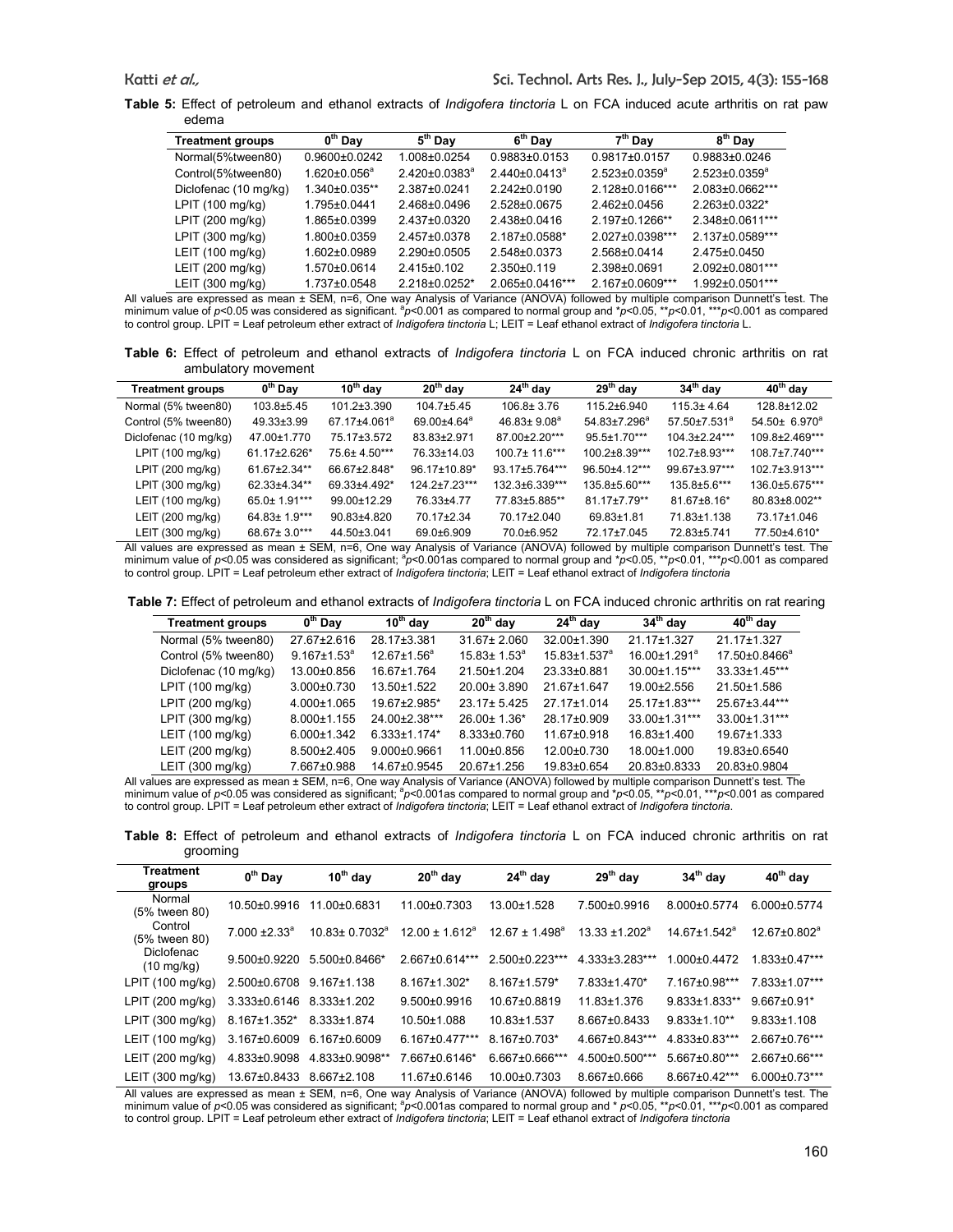**Table 9:** Effect of petroleum and ethanol extracts of *Indigofera tinctoria* L on FCA induced chronic arthritis on rat paw edema

| Treatment<br>groups                | 0 day                         | $10^{th}$ day      | $20th$ day                  | $24th$ day                 | $29th$ day               | $34th$ day             | 40 <sup>th</sup> day     |
|------------------------------------|-------------------------------|--------------------|-----------------------------|----------------------------|--------------------------|------------------------|--------------------------|
| Normal<br>$(5%$ tween $80)$        | $1.07 \pm 0.028$              | $1.102 \pm 0.016$  | $1.10 \pm 0.024$            | $1.085 \pm 0.0192$         | $1.148 \pm 0.0252$       | $1.14 \pm 0.029$       | $1.14 \pm 0.022$         |
| Control<br>(5%tween80)             | $1.43 \pm 0.041$ <sup>a</sup> | $2.59 + 0.101a$    | $2.91 + 0.037$ <sup>a</sup> | $2.960 \pm 0.0371^{\circ}$ | $3.330 \pm 0.11^{\circ}$ | $3.37 + 0.084^{\circ}$ | $3.46 \pm 0.103^{\circ}$ |
| Diclofenac<br>$(10 \text{ mg/kg})$ | $1.35 \pm 0.021$              | $2.20 \pm 0.02***$ | $2.06 \pm 0.03***$          | $1.94 \pm 0.027***$        | $1.878 \pm 0.02***$      | $1.80 \pm 0.03***$     | $1.72 \pm 0.029***$      |
| LPIT (100 mg/kg)                   | $1.41 \pm 0.042$              | $2.588 \pm 0.079$  | $2.37 \pm 0.04***$          | $2.34 \pm 0.091***$        | $2.20 \pm 0.098$ ***     | $2.15+0.066***$        | $2.063 + 0.05***$        |
| LPIT (200 mg/kg)                   | $1.45 \pm 0.031$              | $2.582 \pm 0.068$  | $2.30 \pm 0.02***$          | $2.25 \pm 0.02***$         | $2.193 \pm 0.02***$      | $2.12 \pm 0.028***$    | $2.05 \pm 0.029$ ***     |
| LPIT (300 mg/kg)                   | $1.43 \pm 0.041$              | $2.568 \pm 0.052$  | $2.11 \pm 0.09***$          | $2.09 \pm 0.058***$        | $1.97 + 0.038***$        | $1.86 \pm 0.030***$    | $1.81 \pm 0.037***$      |
| LEIT (100 mg/kg)                   | $1.49 \pm 0.188$              | $2.587 \pm 0.028$  | $2.76 \pm 0.026$            | $2.70 \pm 0.024**$         | $2.63 \pm 0.023***$      | $2.56 \pm 0.02***$     | $2.46 \pm 0.061***$      |
| LEIT (200 mg/kg)                   | $1.39 \pm 0.029$              | $2.580 \pm 0.087$  | $2.61 \pm 0.60**$           | $2.63 \pm 0.061***$        | $2.55 + 0.064***$        | $2477+0.07***$         | $2.39 \pm 0.055$ ***     |
| LEIT (300 mg/kg)                   | $1.34 \pm 0.019$              | $2.560 \pm 0.101$  | $2.60 \pm 0.079**$          | $2.58 \pm 0.072***$        | $2.53 \pm 0.062***$      | $2.500 \pm 0.06$ ***   | $2.33 \pm 0.030***$      |

All values are expressed as mean ± SEM, n=6, One way Analysis of Variance (ANOVA) followed by multiple comparison Dunnett's test. The<br>minimum value of *p<*0.05 was considered as significant; <sup>a</sup>p<0.001as compared to norma control group. LPIT = Leaf petroleum ether extract of *Indigofera tinctoria*; LEIT = Leaf ethanol extract of *Indigofera tinctoria*

#### **Assessment of Vascular Permeability**

The results as indicated in figure 1, showed significant increase in the Evans blue concentration was seen in the control group (*p*<0.001) as compared to the normal group. The petroleum ether and ethanol extracts of *Indigofera tinctoria* L has showed significant (*p*<0.01, *p*<0.001) decrease in the Evans blue concentration dose dependently.

# **Evaluation of Development of Arthritis**

The results of development of arthritis is presented in Table 10. The inflammatory score in the control group showed significantly increased (*p*<0.001) as compared to normal group. The extracts treated group animals showed a significant decrease (*p*<0.05 to *p*<0.001) in redness, swelling, and erythema at ankle joints as compared to control group.



All values are expressed as mean ± SEM, n=6, One way Analysis of Variance (ANOVA) followed by multiple comparison Dunnett's test. The minimum value of p<0.05 was considered as significant; <sup>a</sup>p<0.001 as compared to normal group and \*p<0.05, "p<0.01, ""p<0.001 as compared to control group. LPIT = Leaf petroleum ether extract of Indigofera tinctoria L; LEIT = Leaf ethanol extract of Indigofera tinctoria L.

**Figure 1:** Effect of the petroleum and ethanol extracts of Indigofera tinctoria L on FCA induced Evans blue joint infiltration (Vascular permeability).

**Table 10:** Effect of the petroleum ether and ethanol extracts of *Indigofera tinctoria* L on evaluation of development of arthritis in FCA induced rat

| Dav              | Normal      | Control        | <b>Diclofenac</b><br>$(10 \text{ mg/kg})$ | LPIT<br>(100mg/kg)      | LPIT <sub>2</sub><br>(200mg/kg) | LPIT3<br>(300mg/kg)     | LEIT<br>(100mg/kg) | <b>LEIT4</b><br>(200mg/kg) | LEIT5<br>(300mg/kg)     |
|------------------|-------------|----------------|-------------------------------------------|-------------------------|---------------------------------|-------------------------|--------------------|----------------------------|-------------------------|
| 21 <sup>st</sup> | $0.0 + 0.0$ | $21+021***$    | $1.75 \pm 0.11$                           | $2.00+0.00$             | $1.83 \pm 0.30$                 | $1.83 \pm 0.10$         | $2.33 \pm 0.21$    | $200 + 000$                | $2.00 \pm 0.0$          |
| 26 <sup>th</sup> | $0.0 + 0.0$ | $22+017***$    | $1.41 \pm 0.15a$                          | $1.58 \pm 0.23$         | $1.66 \pm 0.33$                 | $1.66 \pm 0.16$         | $225 + 017$        | $2.00 \pm 0.00$            | $1.91 + 0.08$           |
| 31 <sup>st</sup> | $0.0 + 0.0$ | $241+020***$   | $1.16 \pm 0.16^{\circ}$                   | $1.41 \pm 0.20^{\circ}$ | $1.50\pm0.22^b$                 | $1.33 \pm 0.16^{\circ}$ | $2.25 \pm 0.16$    | $200 + 000$                | $175 + 017$             |
| 36 <sup>th</sup> | $0.0 + 0.0$ | $2.58+0.20***$ | $1.08 \pm 0.08^{\circ}$                   | $1.41 \pm 0.20^{\circ}$ | $1.33 \pm 0.21$ °               | $1.00 \pm 0.00^{\circ}$ | $2.00 \pm 0.10$    | 1 83+0 $16^a$              | 1 33+0 21 <sup>b</sup>  |
| 40 <sup>th</sup> | $0.0 + 0.0$ | 266+021***     | $1.00 \pm 0.0^{\circ}$                    | 1 33+0 21 <sup>c</sup>  | $1.33 \pm 0.20^{\circ}$         | $0.83 \pm 0.16^{\circ}$ | $200 + 000$        | $166 + 021$ °              | 1.30+ 0.21 <sup>c</sup> |

Values are expressed in mean ± SEM, n=6. One way Analysis of Variance (ANOVA) followed by multiple comparison Dunnett's test. The<br>minimum value of p<0.05 was considered as significant. \*\*\*p<0.001 as compared to normal grou with control group. LPIT = Leaf petroleum ether extract of *Indigofera tinctoria* L; LEIT = Leaf ethanol extract of *Indigofera tinctoria* L **Serum Biochemical Parameters**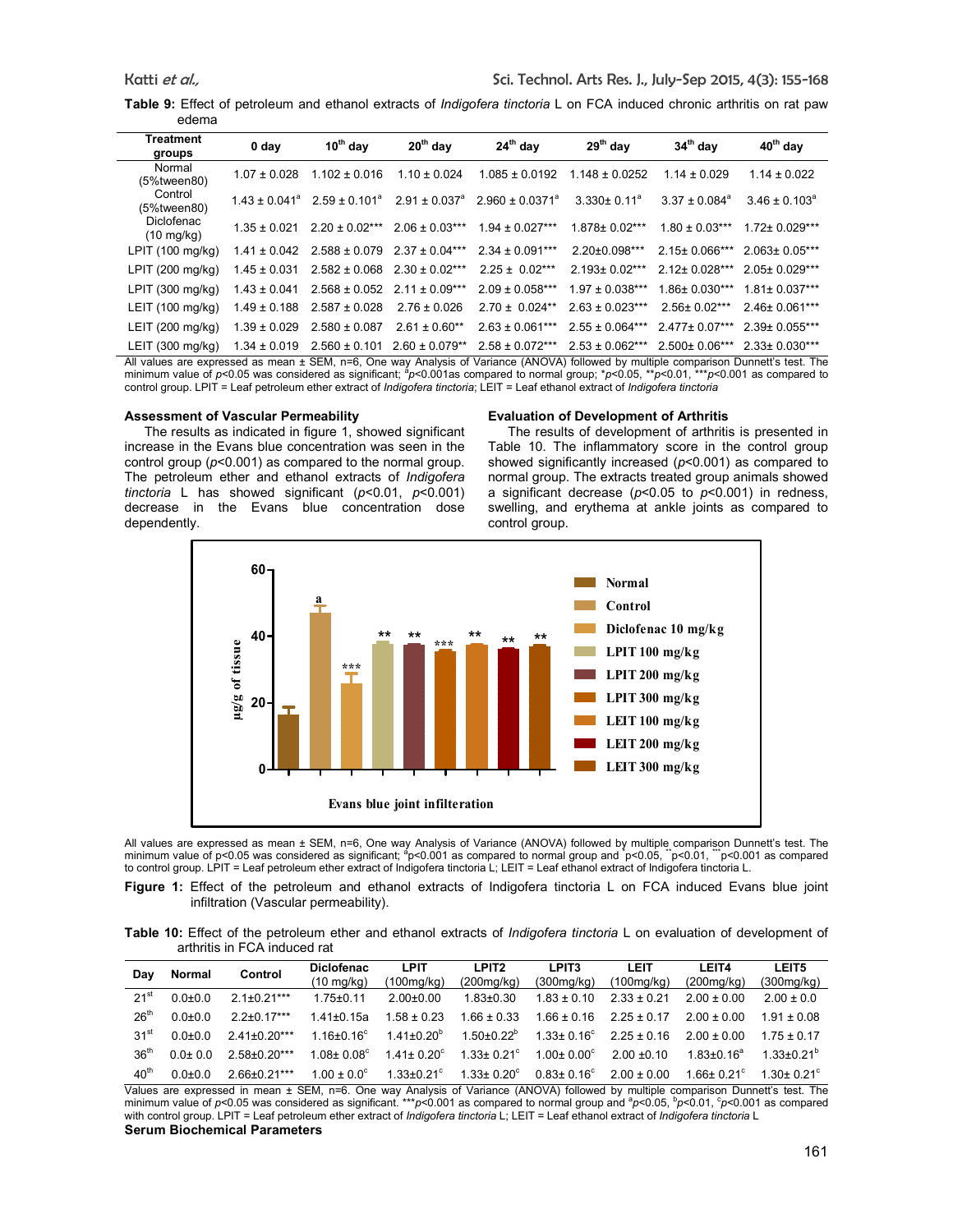In the present study, the levels of ALP (*p*<0.001), AST (*p*<0.001), ALT (*p*<0.001), creatinine (*p*<0.001) and nitric oxide (*p*<0.01, *p*<0.001) were significantly increased in the arthritis control group as compared to normal group. The petroleum ether and ethanol extracts of *Indigofera* 

*tinctoria* L had shown the significant decrease in ALP (*p*<0.001), AST (*p*<0.05 to *p*<0.001), ALT (*p*<0.01, *p*<0.001), creatinine (*p*<0.001) and nitric oxide (*p*<0.001) as compared to control group (Table 11).

**Table 11:** Effect of the Serum biochemical estimation of petroleum ether and ethanol extracts of *Indigofera tinctoria* L on FCA induced rat chronic arthritis

| <b>Parameters</b>     | Normal           | Control                                                                                                                          | <b>Diclofenac</b><br>(10 mg/kg) | <b>LPIT</b><br>.100mg/kg)                  | LPIT <sub>2</sub><br>(200mg/kg) | LPIT <sub>3</sub><br>(300mg/kg) | LEIT<br>(100mg/kg) | <b>LEIT4</b><br>(200mg/kg)                                                               | LEIT5<br>(300mg/kg)   |
|-----------------------|------------------|----------------------------------------------------------------------------------------------------------------------------------|---------------------------------|--------------------------------------------|---------------------------------|---------------------------------|--------------------|------------------------------------------------------------------------------------------|-----------------------|
| ALP (IU/L)            | $197.7 \pm 10.7$ | 631.9±57.3***                                                                                                                    |                                 | $219.3 \pm 9.06^{\circ}$ 268.9 $\pm$ 14.6° | $270.5 \pm 7.2^{\circ}$         | $214.8 \pm 9.7$ <sup>c</sup>    |                    | $588.4 \pm 16.8$ $507.6 \pm 6.54^{\circ}$ $425.5 \pm 20.6^{\circ}$                       |                       |
| AST (IU/L)            | 23.36±6.27       | 428.3±61.4***                                                                                                                    | $27.3 \pm 5.16^{\circ}$         | $311.9 \pm 26.7$                           | $220.6 \pm 39.8$ <sup>c</sup>   |                                 |                    | $49.1 \pm 17.3^{\circ}$ 322.5 ± 70.9 256.3 ± 25.4 <sup>a</sup> 182.6 ± 57.5 <sup>c</sup> |                       |
| ALT (IU/L)            | 1483±51.86       | 2492 ±17.5***                                                                                                                    | $1628 \pm 18.9$                 | $2016 + 51.2$ °                            | $1858 \pm 19.63^c$              |                                 |                    | $1458 \pm 11.1^{\circ}$ 2279 $\pm 37.4^{\circ}$ 2261 $\pm 101.4$                         | $2012 + 15.5^{\circ}$ |
| Creatinine<br>(mq/dL) | $0.69 + 0.07$    | $1.96 \pm 0.03***$                                                                                                               | $0.57 \pm 0.06$ <sup>c</sup>    | $0.92 \pm 0.11$ <sup>c</sup>               | $0.88 \pm 0.05$ <sup>c</sup>    | $0.72 \pm 0.02$ <sup>c</sup>    | $1.87 + 0.03$      | $1.49 \pm 0.03^{\circ}$                                                                  | $1.31 + 0.01^{\circ}$ |
| Nitric oxide          |                  |                                                                                                                                  |                                 |                                            |                                 |                                 |                    |                                                                                          |                       |
| (n mole/mg            | $0.049 \pm 0.0$  | $0.092 \pm 0.04$ ***                                                                                                             | $0.035 \pm 0.02$ <sup>c</sup>   | $0.082 \pm 0.05$                           | $0.076 \pm 0.02$                | $0.066 \pm 0.09$ <sup>c</sup>   | $0.088 \pm 0.01$   | $0.083 \pm 0.08$                                                                         | $0.078 + 0.01$        |
| of serum)             |                  | Values are expressed in mean + SEM n=6. One way Analysis of Variance (ANOVA) followed by multiple comparison Dunnett's test. The |                                 |                                            |                                 |                                 |                    |                                                                                          |                       |

Values are expressed in mean ± SEM, n=6. One way Analysis of Variance (ANOVA) followed by multiple comparison Dunnett's test. The<br>minimum value of p<0.05 was considered as significant. \*\*\*p<0.001 as compared to normal grou with control group. LPIT = Leaf petroleum ether extract of *Indigofera tinctoria* L; LEIT = Leaf ethanol extract of *Indigofera tinctoria* L.

#### **Antioxidant Estimation in Tissues**

The results are shown in Table 12 revels the potential anti-arthritic activity of *Indigofera tinctoria* L. LPO levels (*p*<0.001) exhibited significant elevated and enzymatic and non-enzymatic parameters SOD (*p*<0.001), CAT (*p*<0.001) and GSH (*p*<0.001) showed a significant decrease in the FCA induced arthritis group. The animals from extracts treated groups had shown a significant protection by reducing the elevated levels of LPO (*p*<0.001) and marked increase in SOD (*p*<0.05, *p*<0.01), CAT, GSH (*p*<0.05 to *p*<0,001) levels as compared to control group.

**Table 12:** Effect of the petroleum ether and ethanol extracts of *Indigofera tinctoria* on FCA induced rat tissue biochemical parameters

|                         |                                                                | Serum               |                                         |                                                |                                               |  |
|-------------------------|----------------------------------------------------------------|---------------------|-----------------------------------------|------------------------------------------------|-----------------------------------------------|--|
| <b>Treatment groups</b> | <b>SOD</b><br>Catalase<br>(U/mg of tissue)<br>(U/mg of tissue) |                     | Glutathione<br>(n mole/mg of<br>tissue) | Lipid peroxidation<br>(n mole/mg of<br>tissue) | Lipid peroxidation<br>(n mole/ml of<br>serum) |  |
| Normal                  | $455.7 \pm 45.41$                                              | $0.3570 \pm 0.2301$ | $115.4 \pm 5.669$                       | $699.1 \pm 35.02$                              | $3090 \pm 77.85$                              |  |
| Control                 | 101.9±59.82 ***                                                | 0.0298±0.0434***    | 69.34±6.254***                          | $1297 \pm 155.0***$                            | 1464 ± 113.5***                               |  |
| Diclofenac (10 mg/kg)   | $209.5 \pm 8.635$                                              | $0.2215 \pm 0.0966$ | $131.5 \pm 4.183^{\circ}$               | $666.6 \pm 11.74^{\circ}$                      | $2867 \pm 78.12^{\circ}$                      |  |
| LPIT (100 mg/kg)        | $242.0 \pm 71.67$                                              | $0.0454 \pm 0.0113$ | $79.95 \pm 3.183$                       | $977.0 \pm 54.59^{\circ}$                      | $2025 \pm 57.40^{\circ}$                      |  |
| LPIT (300 mg/kg)        | $363.8 \pm 55.89^{\circ}$                                      | $0.0955 \pm 0.0118$ | $123.7 \pm 8.647^{\circ}$               | $659.3 \pm 64.22^{\circ}$                      | $2632 \pm 41.90^{\circ}$                      |  |
| LEIT (100 mg/kg)        | $215.5 \pm 53.45$                                              | $0.0362 \pm 0.0594$ | $81.30 \pm 11.62$                       | $1149 \pm 49.22$                               | $732 \pm 20.30$                               |  |
| LEIT (200 mg/kg)        | $219.8 \pm 6.702$                                              | $0.0947 \pm 0.0638$ | $90.11 \pm 6.384$                       | $933.5 \pm 46.22^{\circ}$                      | $1866 \pm 42.15^a$                            |  |

Values are expressed in mean ± SEM, n=6. One way Analysis of Variance (ANOVA) followed by multiple comparison Dunnett's test. The<br>minimum value of *p<*0.05 was considered as significant. \*\*\**p<*0.001 as compared to normal with control group. LPIT = Leaf petroleum ether extract of *Indigofera tinctoria* L; LEIT = Leaf ethanol extract of *Indigofera tinctoria* L.

#### **Histamine Level Estimation in Blood and Tissues**

In the present study, as shown in figure 2. The concentration of histamine level had significant increase (*p*<0.001) in the control group. The standard drug Diclofenac and extracts of *Indigofera tinctoria* L had shown the significant inhibition (*p*<0.05 to *p*<0.001) of histamine from both blood and liver tissue.

# **Hematological Parameters and ESR**

The hematological parameters like WBC, RBC, hemoglobin (*p*<0.01), HCT (*p*<0.05), Lymphocytes and E.S.R ( $p$ <0.001) were increased in the control group as compared to normal group. The extracts of *Indigofera tinctoria* L had increased in the WBC, ESR, hemoglobin content (*p*<0.01), HCT (*p*<0.05), lymphocytes (*p*<0.05), ESR (*p*<0.05 to *p*<0.001) as shown in Table 13.

## **IL Measurement**

The levels of IL were significantly increased in the control group as compared to normal group. The petroleum ether and ethanol extracts of *Indigofera tinctoria* L had showed significant decrease in the levels of IL as compared to control group.

#### **Radiographic Analysis and Histopathological Assessment**

The radiographic (X-ray) analysis of the joints in the arthritis control group shows the soft tissue swelling, bone erosive changes and bone resorption. This indicates the confirmation of arthritis in the ankle region. The extracts treated groups exhibits the reduced swelling in the ankle region (Figure 3) and reduced bone erosive changes and bone resorption as comparison to control. Histopathological studies of indicates significant reduction in the infiltration of leukocytes and disruption and loss of articular damage as compared to control -FCA induced arthritis group, where there is infiltration of leukocytes and articular damage, which is clearly observed (Figure 4).

#### *In vitro* **Proliferation of Spleen Cells (MTT Assay)**

*In vitro* spleen cell proliferation assay was measured by using MTT to determine cell mediated immunity in FCA induced arthritis. In the control group, there is significant increase (*p*<0.001) in proliferation of spleenocytes. The standard diclofenac (*p*<0.001) and extracts of *Indigofera tinctoria* L (*p<*0.05 to *p<*0.001) had significant decline the proliferation of spleenocytes as shown in Figure 5.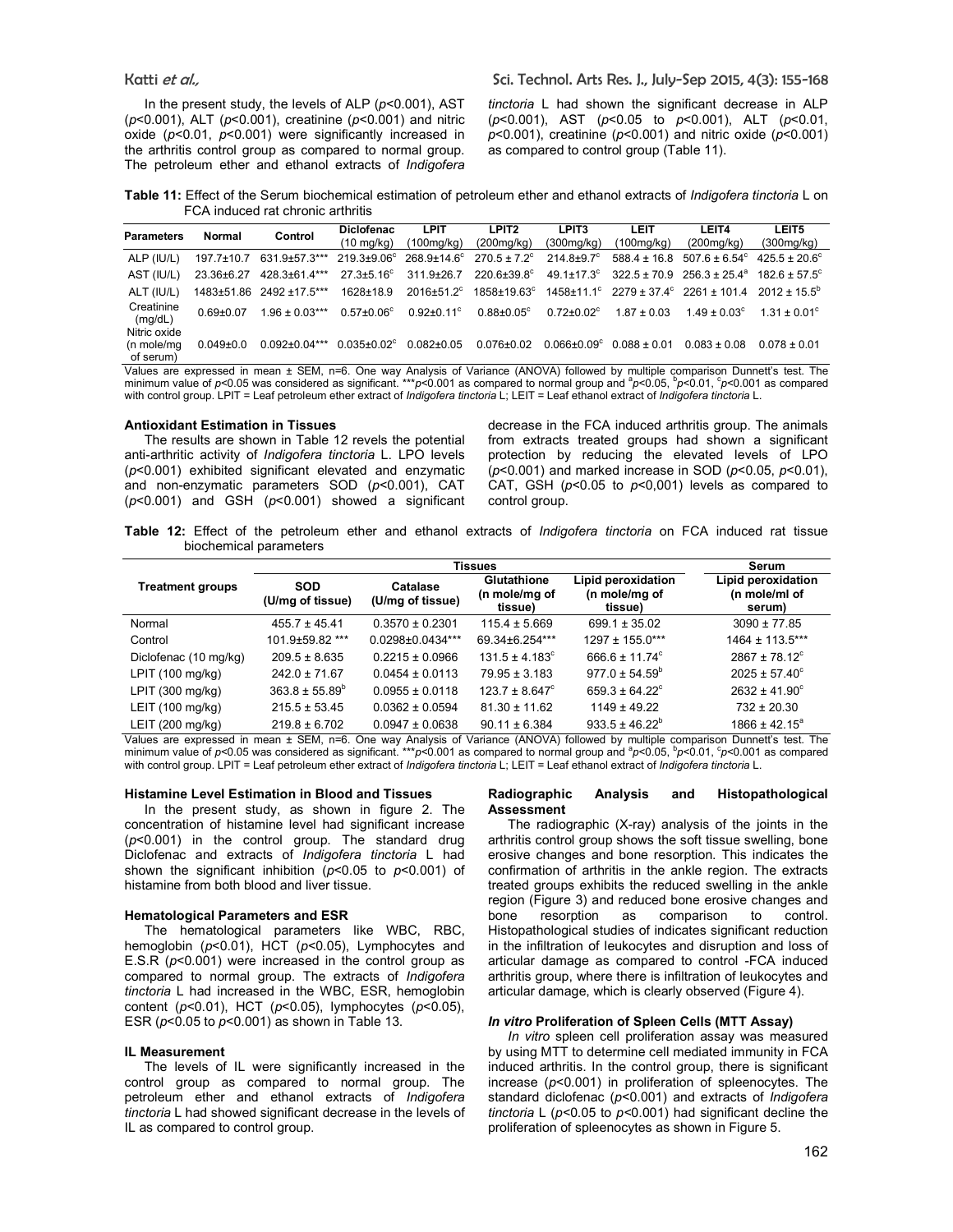

All values are expressed as mean ± SEM, n=6, One way Analysis of Variance (ANOVA) followed by multiple comparison Dunnett's test. The minimum value of p<0.05 was considered as significant;  ${}^{9}p$ <0.001 as compared to normal group and \*p<0.05, \*\*p< 0.01, \*\*\*p<0.001 as compared to control group. LPIT = Leaf petroleum ether extract of *Indigofera tinctoria* L; LEIT = Leaf ethanol extract of *Indigofera tinctoria* L.

**Figure 2:** Effect of the petroleum ether and ethanol extracts of *Indigofera tinctoria* L on FCA induced histamine level in blood and liver

**Table 13:** Effect of the petroleum ether and ethanol extract of *Indigofera tinctoria* L on FCA induced rat hematological parameters and E.S.R

| <b>Treatment groups</b>    | W.B.C<br>$(x10^3/\mu l)$ | R.B.C<br>$(x10^3/\mu l)$ | Hemoglobin<br>(g/dL)          | <b>Platelets</b><br>$(x10^3/\mu l)$ | <b>HCT</b><br>(%) | Lymphocytes<br>$(x10^3/\mu l)$ | E.S.R<br>(mm/hr)   |
|----------------------------|--------------------------|--------------------------|-------------------------------|-------------------------------------|-------------------|--------------------------------|--------------------|
| Normal                     | $9.50 \pm 0.593$         | $7.64 \pm 0.11$          | $13.68 \pm 0.22$              | $739.5 \pm 55.65$                   | $44.85 \pm 0.54$  | $7.56 \pm 0.57$                | $2.20 \pm 2.20$    |
| Control                    | 13.08± 1.64*             | $8.03 \pm 0.19$          | $14.53 \pm 0.14$ <sup>*</sup> | $725.0 \pm 171.0^*$                 | $46.73 \pm 0.60$  | $11.02 \pm 1.51$               | $7.20 \pm 0.37***$ |
| Diclofenac(10mg/kg)        | $9.81 \pm 0.28$          | $7.74 \pm 0.16$          | $13.43 \pm 0.22$              | $858.5 \pm 57.16$                   | $44.07 \pm 1.03$  | $8.26 \pm 0.46$                | $2.40 \pm 0.24$    |
| LPIT $(100 \text{ mg/kg})$ | $12.90 \pm 1.03$         | $8.03 \pm 0.20$          | $14.10 \pm 0.27$              | $804.0 \pm 15.35$                   | $45.33 \pm 1.35$  | $10.22 \pm 0.78$               | $6.20 \pm 0.20$    |
| LPIT (200 mg/kg)           | $10.87 \pm 1.08$         | $7.64 \pm 0.23$          | $12.5 \pm 0.28^{\circ}$       | $74.3 \pm 114.1$                    | $41.38 \pm 1.21$  | $7.93 \pm 0.97$                | $5.80 \pm 0.20$    |
| LPIT (300 mg/kg)           | $8.16 \pm 1.08^a$        | $8.13 \pm 0.30$          | $13.82 \pm 0.42$              | $717.7 \pm 79.31$                   | $45.67 \pm 1.74$  | $6.05 \pm 0.68^{\circ}$        | $4.00 \pm 0.31$    |
| LEIT (100 mg/kg)           | $13.82 \pm 1.89$         | $7.65 \pm 0.18$          | $13.67 \pm 0.25$              | $1090 \pm 37.50^{\circ}$            | 42.37± 0.86       | $12.08 \pm 0.87$               | $6.00 \pm 0.01$    |
| LEIT (200 mg/kg)           | $11.27 \pm 0.88$         | $8.24 \pm 0.24$          | $14.53 \pm 0.30$              | $971.8 \pm 79.81$                   | $46.23 \pm 0.91$  | $8.83 \pm 0.91$                | $5.60 \pm 0.24$    |
| LEIT (300 mg/kg)           | $9.10 \pm 0.55$          | $8.33 \pm 0.26$          | $14.08 \pm 0.35$              | $729.2 \pm 35.18$                   | $46.18 \pm 0.95$  | $6.45 \pm 0.47^b$              | $5.20 \pm 0.37$    |

Values are expressed in mean ± SEM, n=6. One way Analysis of Variance (ANOVA) followed by multiple comparison Dunnett's test. The<br>minimum value of p<0.05 was considered as significant. \*\*\*p<0.001 as compared to normal grou with control group. LPIT = Leaf petroleum ether extract of *Indigofera tinctoria* L; LEIT = Leaf ethanol extract of *Indigofera tinctoria* L.

**Table 14:** Effect of petroleum ether and ethanol extracts of *Indigofera tinctoria* L on estimation of Interleukin levels

| <b>Treatment groups</b>                   | Results (Pg/ml) |             |  |  |  |  |
|-------------------------------------------|-----------------|-------------|--|--|--|--|
|                                           | Spleen          | Serum       |  |  |  |  |
| Normal                                    | $ND$ (<1.0)     | $ND$ (<1.0) |  |  |  |  |
| Control                                   | 160.111         | 125.548     |  |  |  |  |
| Diclofenac (10 mg/kg)                     | $ND$ (<1.0)     | 141.255     |  |  |  |  |
| LPIT (100 mg/kg)                          | 67.87           | 102.87      |  |  |  |  |
| LPIT (200 mg/kg)                          | 60.32           | 98.978      |  |  |  |  |
| $LPIT$ (300 mg/kg)                        | 31.69           | 58.42       |  |  |  |  |
| LEIT (100 mg/kg)                          | 89.65           | 136.334     |  |  |  |  |
| LEIT (200 mg/kg)                          | 41.65           | 11.62       |  |  |  |  |
| LEIT (300 mg/kg)                          | $ND$ (<1.0)     | $ND$ (<1.0) |  |  |  |  |
| $ND = Not$ detectable value is <0.1 pg/ml |                 |             |  |  |  |  |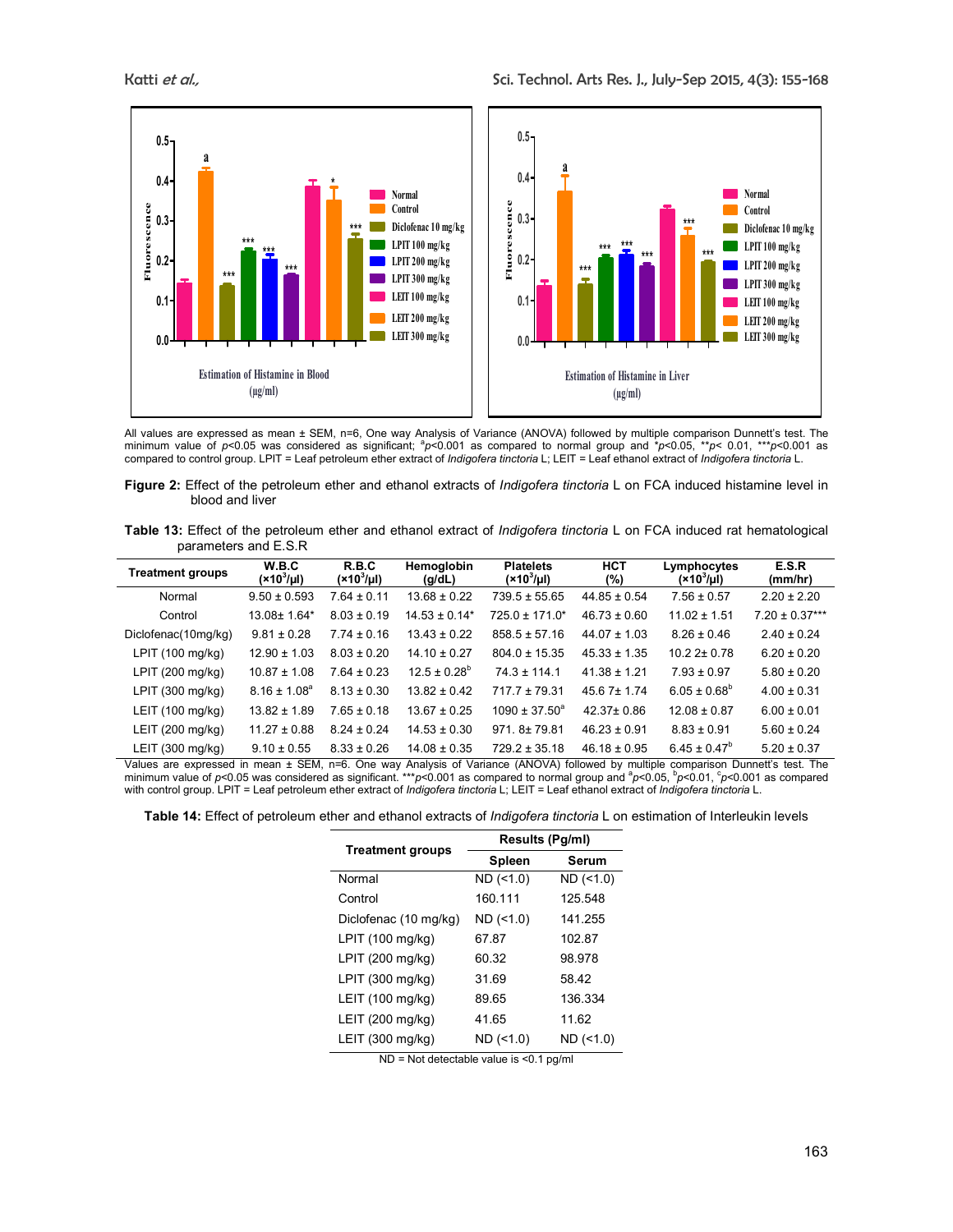

**Figure 3:** Radiographic changes. **A)** The normal radiographic joint showing no soft tissue swelling and bone erosive changes. **B)** Control group showing the FCA induced arthritis in rats with soft tissue swelling and bone erosive changes. **C)** Diclofenac 10 mg/kg treated animals showing significant reduction in soft tissue swelling and bone erosive changes. **D)** LPIT 100 mg/kg treated animals showing slight reduction in swelling and bone erosive changes. **E)** LPIT 200 mg/kg treated animals showing reduction in soft tissue swelling and joint erosive changes. **F)** LPIT 300 mg/kg treated animals showing reduction in soft tissue swelling and bone erosive changes. **G)** LEIT 100 mg/kg treated animals showing soft tissue swelling and bone erosive changes. **H)** LEIT 200 mg/kg treated animals showing reduced soft tissue swelling with bone erosive changes. **I)** LEIT 300 mg/kg treated animals showing reduced soft tissue swelling and bone erosive changes.



**Figure 4:** Histopathological changes. **A)** Normal group showing normal cartilage and infiltrate in synovium. **B)** FCA induced control group showing marked infiltration of leukocytes along with the disruption and loss of articular damage. **C)** Diclofenac 10 mg/kg showing decreased articular damage. **D)** LPIT 100 mg/kg showing the marked infiltration, but reduced articular damage. **E)** LPIT 200 mg/kg showing reduced damage on normal cartilage and absence of infiltrate in the synovium. **F)** LPIT 300 mg/kg representing almost as normal group with less articular cartilage damage. **(G)** LEIT 100 mg/kg showing the marked infiltration of leukocytes along with disruption and loss of articular cartilage. **(H)** LEIT 200 mg/kg showing reduced articular damage and marked infiltration of leukocytes. **(I)** LEIT 300 mg/kg showing decreased articular damage and reduced infiltration of leukocytes.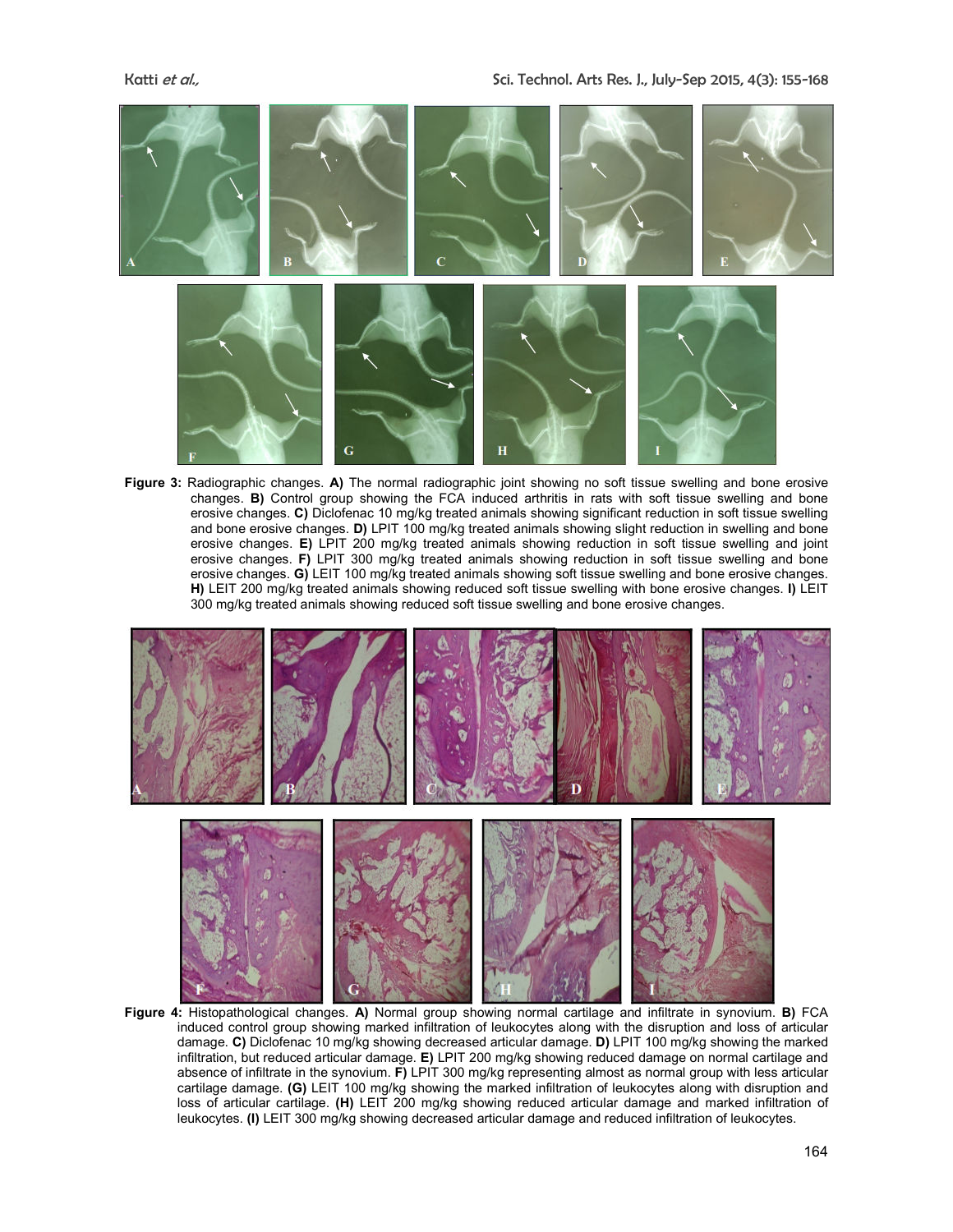

All values All values are expressed as mean ± SEM, n=6, One way Analysis of Variance (ANOVA) followed by multiple comparison Dunnett's All values All values are expressed as mean ± SEM, n=6, One way Analysis of Variance (ANOVA) followed by multiple comparison Dunnett's<br>test. The minimum value of *p<*0.05 was considered as significant; <sup>a</sup>*p<*0.001 as comp compared to control group. LPIT = Leaf petroleum ether extract of *Indigofera tinctoria*; LEIT = Leaf ethanol extract of *Indigofera tinctoria* L.

**Figure 5:** Effect of the leaf petroleum and ethanol extracts of *Indigofera tinctoria* L on FCA induced arthritis *in vitro*  proliferation of spleen cells by MTT assay. proliferation of spleen cells by MTT assay.<br>**LC Analysis of** *Indigofera tinctoria* **L.**<br>The results of the HPLC analysis of *Indigofera tinctoria* (Rt) indicates the presence of the Indurubicin

# **HPLC Analysis of** *Indigofera tinctoria* **L.**

L. were represented in Figure 6. The 4.33 retention time

retition time was compared with the standard Indurubicin. (Rt) indicates the presence of the Indurubicin and the



**Figure 6:** HPLC analysis of *Indigofera tin tinctoria* and 4.33 retention time (Rt) indicates the presence of the Indurubicin

# **DISCUSSION**

The results of the present study indicates that the leaf The results of the present study indicates that the leaf<br>extracts of *Indigofera tinctoria* L exhibits the antiinflammatory against carrageenin induced paw edema and antiarthritic activity against FCA induced acute and chronic models of arthritis. The anti-inflammatory activity by subplantar injection of carrageenin into rat paw produces plasma extravasation and inflammation characterized by increased tissue fluid and plasma protein exudation with neutrophil extravasation and metabolism of arachidonic acid through cyclooxygenase and and antiarthritic activity against FCA induced acute and chronic models of arthritis. The anti-inflammatory activity by subplantar injection of carrageenin into rat paw produces plasma extravasation and inflammation charac Gamache *et al*, 1986). The edema and inflammation induced by carrageenin is shown to be mediated by<br>histamine and 5-HT during 1<sup>st</sup> h, after which increased the vascular permeability is maintained by release of kinins up to 2 h, and from 2 to  $5<sup>th</sup>$  hr the mediators appears to be prostaglandins, the release of which is closely associated with migration of leucocytes into the inflammed site (Dirosa *et al*, 1974). In the present study, the significant decreased paw edema volume in Diclofenac and **DISCUSSION**<br>
The results of the present study indicates that the leaf inhibition of histamine or prostaglandins release by<br>
extracts of *Indigofera tinctoria* L exhibits the anti- inhibition of histamine or prostaglandins

inhibition of histamine or prostaglandins release by blocking through cyclo-oxygenase pathway. ract animals might be due to the<br>e or prostaglandins release by<br>oxygenase pathway.

FCA administered rats showed characteristic of arthritis by soft tissue swelling around the ankle joints during the development of arthritis, which was considered as edema of the particular tissues. This progressed inflammatory leads to more diffused demineralization developed in the extremities. (Begum and Sadique, 1988). The quantitative analysis of behavioral studies in chronic model of adjuvant induced arthritis in rats, can influence the susceptibility to certain diseases, particularly those involving the immune system functions (Berand *et al*, 1987). In the present study, the significant increase in ambulatory movement and rearing, significant decrease in grooming and paw edema might be due to increased demineralization in the joint extremities. Similarly, the Evans blue extravasation method is used to assess for plasma protein extravasation in the knee joint, Evans blue has high binding affinity to plasma proteins. These large plasma proteins and the bound Evans blue These FCA administered rats showed characteristic of arthritis by soft tissue swelling around the ankle joints during the development of arthritis, which was considered as edema of the particular tissues. This progressed inflamm the present study, the significant increase in<br>y movement and rearing, significant decrease in<br>and paw edema might be due to increased<br>ization in the joint extremities. Similarly, the<br>le extravasation method is used to ass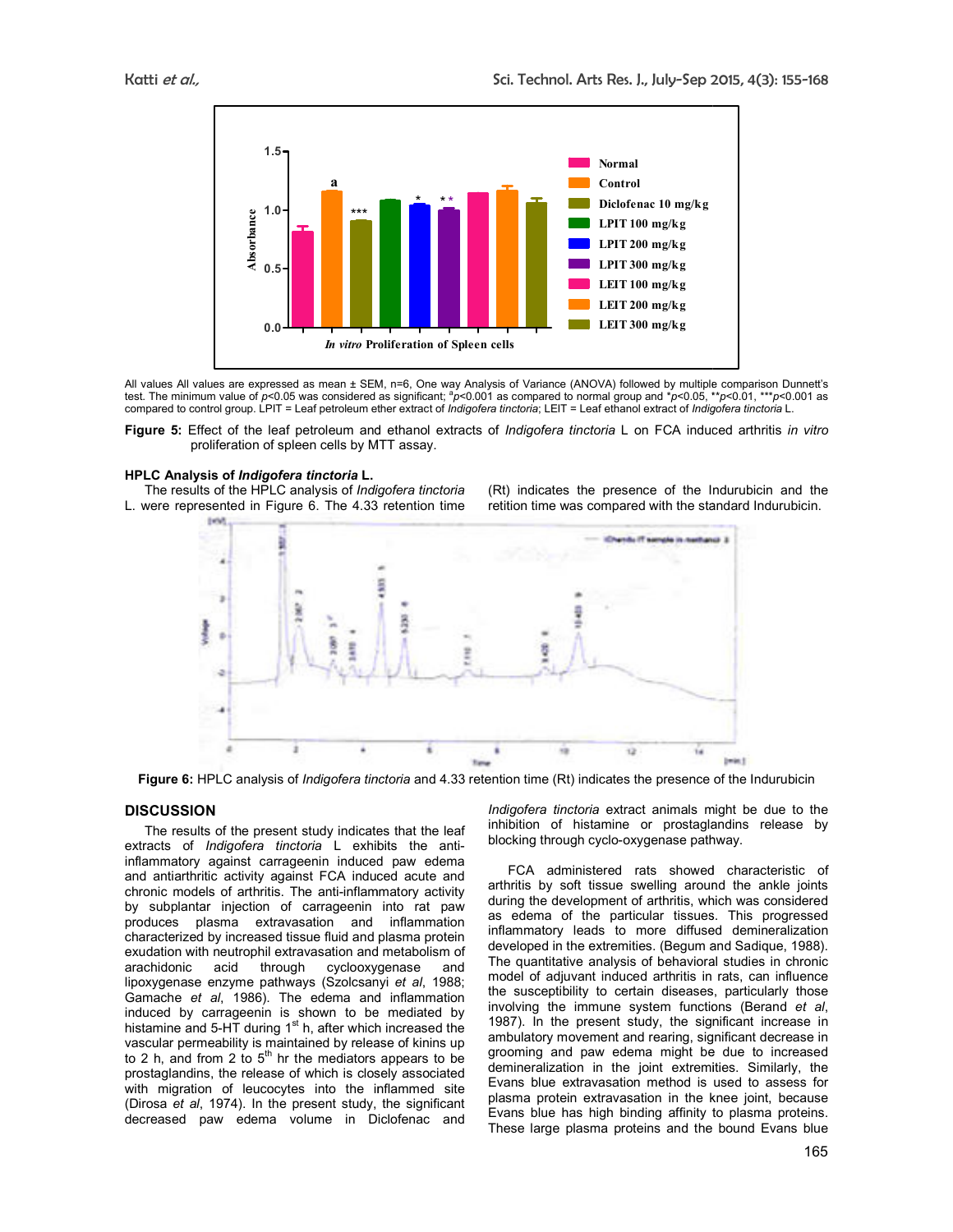dye cannot pass through the endothelial gaps and therefore gets restricted in the vascular component. These endothelial gaps get enlarged in the severe arthritis conditions, the plasma proteins and Evans blue dye complex can escape easily through the interstitial tissues. The amount of Evans blue estimation in the synovial capsule can provide us an index of the relative vascular permeability (Franchis *et al*, 2004). In the present study the significant decrease in absorbance in extracts of *Indigofera tinctoria* and diclofenac treated groups, indicates the decreased endothelial groups and decreased infiltration and permeability of inflammatory mediators.

The inflammatory scoring results in the arthritis control group indicates the severe redness, swelling, erythema at the ankle joints, this is due to the release of inflammatory mediators at the localized knee joint, where FCA is administered and in progressively the deformed paw and joint, leading to pannus formation and proliferation of synovium leading to cartilage damage (Tomita *et al*, 2006). The extract treated groups showed significant reduction in the inflammation and cartilage damage, this was supported by decreased swelling, redness, rigidity and pain. The radiographic (x-ray) analysis of the joints in the arthritis control group shows the soft tissue swelling, bone erosive changes and bone resorption. This indicates the confirmation of arthritis. There is restore of the pathological changes to normal significantly in plant treated groups. The histopathological studies revealed that in *Indigofera tinctoria* L showed significant reduction in the infiltration of leukocytes and disruption and loss of articular damage as compared to FCA induced arthritis group, where there is infiltration of leukocytes and articular damage. Cytoplasmic enzymes like ALP, AST, ALT and creatinine serves as indicators of the cellular integrity induced by pathological conditions. These enzymes are used as sensitive markers for evaluation of protective activity, these markers attribute towards persistant inflammation (Narendhirakannan *et al*, 2007). The decreased levels of the above cytoplasmic enzymes supports the protective role of *Indigofera tinctoria* in chronic arthritis. The serum nitric oxide in the control group was increased may be due to increased activity of nitric oxide synthetase (iNOS) or infiltration of macrophages, neutrophils, chondrocytes and fibroblasts during severe arthritic conditions. (Watkins *et al*, 1997; (Stadler *et al*, 1991; Gilchrist *et al*, 2002). The *Indigofera tinctoria* treated extracts showed significant decreased level of NO, indicated the decreased infiltration and may be inhibition of iNOS activity. In RA, the infiltration of neutrophils, macrophages cause the generation of reactive oxygen species (ROS) and through the induction of iNOS, more release of NO results with superoxide anion to form peroxynitrite, a potent reactive molecules capable of eliciting lipid peroxidation (LPO). In the process the oxidative determination of polysaturated lipids leads to release major end product malondialdehyde and this is an index of lipid peroxidation (Kohen and Nyska, 2002). The excessive production LPO causes the imbalance of oxidative homeostasis by decreased protective antioxidant enzymes SOD, CAT and nonenzymatic reducing agents GSH level (Karatas *et al*, 2003; Kamanli *et al*, 2004). The significant reduced LPO and moderate increased level of SOD, CAT and GSH activity indicates the antioxidant property of the extracts.

Rheumatoid arthritis is an inflammatory disease in which the release of histamine through mast cell degranulation and infiltration of neutrophils leads to release of cytokines IL-1, IL-4, IL-18 and their heir mediation plays an important role in progression of arthritis. The significant increase in the histamine level, TNF-α and IL-1β in the control group of present study supports the severe inflammatory conditions (William, 1996). However, the significant decreased histamine release was inhibited by the extracts treated groups, this indicates this plant has mast cell membrane stabilizing property. The decreased level of TNF-α and IL-1β, indicates the suppression of macrophages and neutrophil, indicating the reduced infiltration of inflammatory mediator (Suk-Jong Suh *et al*., 2006). In the present study, the hematological parameters like WBC, RBC, Haemoglobin, MCH, MCHC, HCT, Lymphocytes and E.S.R were increased except the level of MCV and platelets are decreased in the arthritis control group. WBCs that are the major component of the body immune system increases their level during arthritis and inflammatory diseases, due to the release of IL-1β hat stimulates the production of granulocytes and colony stimulating factor (Movat and Semin, 1971; Eric and Lawrence, 1996). E.S.R level, R.B.C and Hemoglobin levels indicate the anemic conditions, which is a common diagnostic feature in patients with arthritis (Eric and Lawrence, 1996). E.S.R is an estimate of susceptibility of the RBC's plasma, which is related to number and size of red blood cells and to the relative concentrations of plasma proteins. The extracts of *Indigofera tinctoria* had shown the protective role against hematological parameters, by decreasing WBC, RBC, hemoglobin, MCH, MCHC and increasing platelets and MCV levels. *In vitro* spleen cell proliferation assay was measured by using MTT to determine cell mediated immunity in FCA induced arthritis. In the control group, there is significant increase in the macrophages in the affected joints that leads to activation of T-cells, that gets involved with the initiation of synovial hyperplasia, which results to bone destruction. T cell infiltrate is directly correlated to severity of arthritis (Tomita *et al*, 2006). The extract of *Indigofera tinctoria* has significantly showed the protective effect against the proliferation of spleen cells, which might be due to decreased activation of macrophages.

#### **CONCLUSIONS**

In conclusion, the present finding suggests a potential role of petroleum and ethanol extracts of *Indigofera tinctoria* in FCA induced arthritis. The mechanism by which, this plant acts as antiarthritic activity is probably by inhibiting cyclooxygenase pathway or antioxidant property or through the mast cell membrane stabilizing property. Earlier study has shown alkaloids like indirubin present in extract and flavonoids (Ganapaty *et al*., 2010) exert antiarthritic activity through the above mechanism, this substantiates that alkaloids and flavonoidal content of this plant may be responsible for this activity. Further studies are warranted to pursue molecular mechanism, the interesting lead molecules characterization emerging from this plant results to exploit fall therapeutic potential in arthritic diseases.

#### **Conflict of Interest**

All the authors declared no compiting conflict of interest.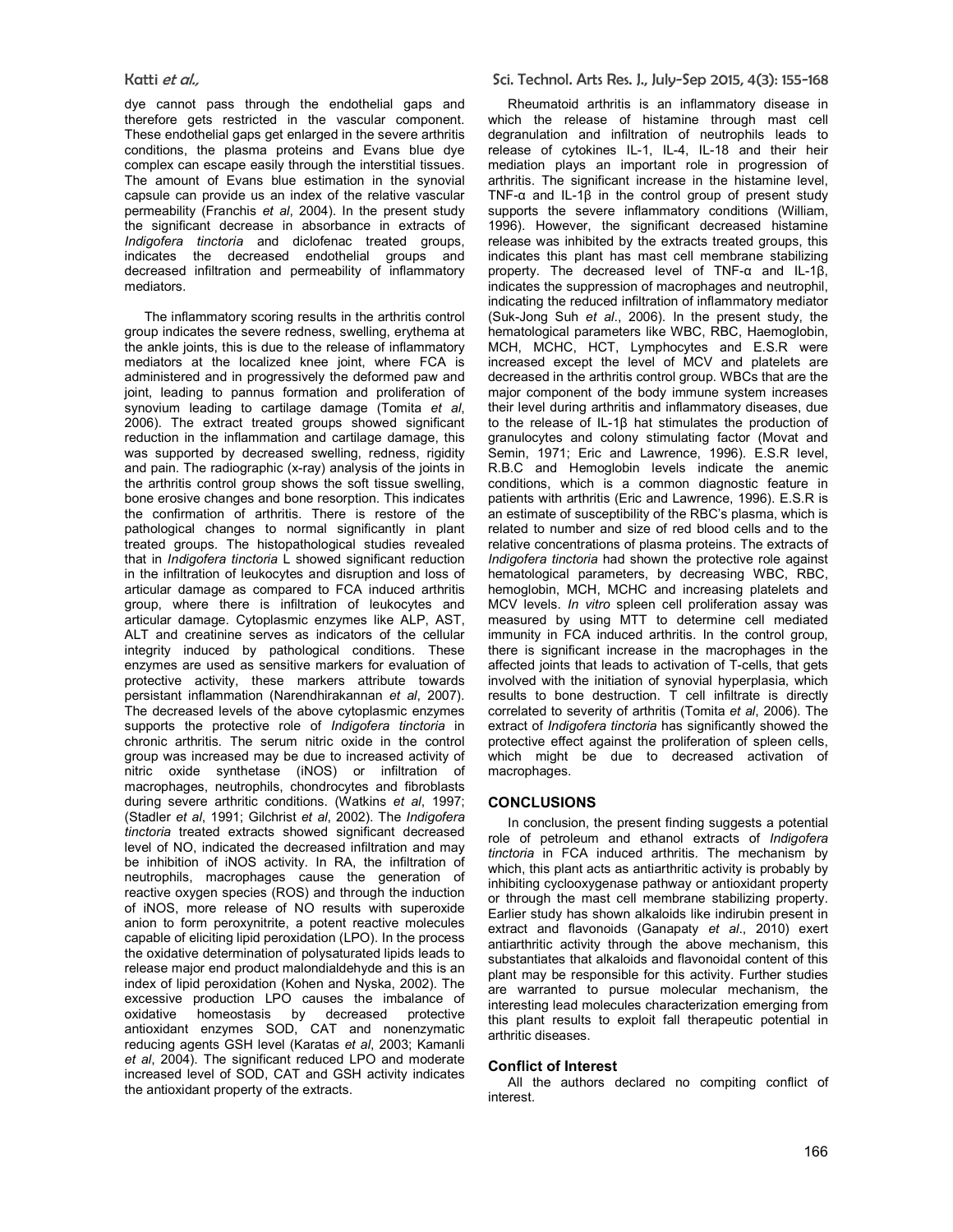#### **Acknowledgement**

 This study was supported by a research grant VGST/P-8/CISE/2011-2/1151 from Vision Group on Science and Technology, Department of IT, BT, Science and Technology, Govt. of Karnataka, Bangalore, Karnataka (V.M.C).

# **REFERENCES**

- Araico, M.C., Terencio, M.J., Alcaraz, J.N., Dominguez, C. (2007). Evaluation of the analgesic and antiinflammatory activity of Me- UCH9, A dual cyclooxygenase - 2/5-lipoxygenase inhibitor. *Life Sciences* 80: 2108-2117.
- Begum, V.H., Sadique, J. (1988). Long term effect of herbal drug *Withania somnifera* on adjuvant induced arthritis in rats. *Indian Journal of Experimental Biology* 26: 877-882.
- Berand, C., Marie, O.C., Daniel, L.B. (1987). Parallel clinical and behavioral studies of adjuvant in arthritis in the rat: possible relationship with chronic pain. *Behavioral Brain Research* 24:11-29.
- Bradely, D.W., Maynard, J.E., Emery, G., Webster H., (1972). *Clinical Chemistry* 18: 1442.
- Braughler, J.M., Chase, R.L., Pregenzer, J.F. (1987). Oxidation of ferrous iron during peroxidation of various lipid substrates. *Biochemica Biophysica Acta* 921: 457-464.
- Burtis, C.A., Ashwood, E.R., Eds, W.B., Saunders., Tietz, N. (1996). Fundamentals of Clinical Chemistry. Philadephia. pp 745-760.
- Buch, M., Emery, P. (2002). The aetiology and pathogenesis of rheumatoid arthritis. *Hospital Pharmacist* 9: 5-10.
- Cerhan, J.R., Saag, K.G., Merlino, L.A., Mikuls, T.R., Criswell, L.A. (2003). Antioxidant micronutrients and risk of rheumatoid arthritis in a cohort of older women. *American Journal of Epidemiology* 157: 345-354.
- Chakraborty, P., Chakraborty, G. (2008). Practical pathology, 1<sup>st</sup> edition. Kolkata, pp 293-299.
- Chandrashekhar, V.M., Ranapariya, V.L., Parashar, A., Muchandi, A.A. and Ganapathy, S. (2010). Neuroprotective activity of *Matricaria recutita* Linn against global model of ischemia in rats. *Journal of Ethnopharmacology* 127: 645-651.
- Chopra, R.N. (1986). Glossary of Indian Medicinal Plants. CSIR, New Delhi.
- Claiborne, A. (1985). Catalase activity, in: Greenwald, R.A. (Eds), CRC Hand Book of Methods for Oxygen Radical Research. CRC Press, Boca Raton, Florida, USA, pp. 283-284.
- Corley, D.A., Kerlikowske, K., Verma, R., Buffler, P. (2003). Protective association of aspirin/ NSAIDs and esophageal cancer: a systematic review and metaanalysis. *Gastroenterology* 124: 47-56.
- Costa, M.D., Sutter, P.D., Gybel, J. (1981). Adjuvant induced arthritis in rats: A possible animal model of chronic pain. *Pain* 10: 173-185.
- Cunnane, G., FitzGerald, O., Beeton, C., Cawston, T.E., Bresnihan, B. (2001). Early joint erosions and serum levels of matrix metalloproteinase 1, matrix metalloproteinase 3, and tissue inhibitor of

Katti et al., Sci. Technol. Arts Res. J., July-Sep 2015, 4(3): 155-168

metalloproteinases 1 in rheumatoid arthritis. *Arthritis and Rheumatism* 44: 2263-2274.

- Dimitrijevic, M., Laban, O., Djuric. (2001). Behaviour and severity of adjuvant–arthritis in four rat strains. *Brain Behaviour and Immunity* 5: 255-265.
- Dirosa, M., Giroud, J.P., Willoughby, D.A. (1974). Studies on the mediators of acute inflammatory response induced in rats in different sites of Carrageenin and turpentine. *Journal of Pathology* 104: 15-29.
- Eric, G.B., Lawrence, J.L. (1996). Rheumatoid arthritis and its therapy. The textbook of therapeutics drug and disease management.  $16<sup>th</sup>$  ed. Williams and Wilkins company, Baltimore. pp 579-595.
- Franchis, F.Y.L., Hilda, H.L.W., Ethel, S.K.N. (2004). Time course and substance P effects on the vascular and morphological changes in adjuvant-induced monoarthritis rats. *International Immunopharmacology* 4: 299-310.
- Firestein, G.S., Echeverri, F., Yeo, M., Zvaifler, N.J., Green, D.R. (1997). Somatic mutations in the p53 tumor suppressor gene in rheumatoid arthritis synovium. *Proceedings of the National Academy of Sciences of the United States of America* 94: 10895- 10900.
- Gamache, D.A., Povlishock, J., Ellis, E.F. (1986). Carrageenin induced brain inflammation. *Journal of Neurosurgery* 65: 679-685.
- Ganapaty, S., Chandrashekhar, V.M., Lakshmi Narsu. (2010). Evaluation of Antiallergic activity of gossypin and Suramin in mast cell mediated allergy model. *Indian Journal of Biochemistry & Biophysics* 47:90-95.
- Gilchrist, M., Savoie, M., Nohara, O., Wills. (2002). Nitric oxide synthetase and nitric oxide production in vivoderived mast cells. Journal of Leukocyte Biology. pp 71.
- Jain, A.K. (2000). Manual of Practical Physiology for MBBS. 1<sup>st</sup> edn. Arya publication, Sirmour, pp 42-43.
- Kalpesh, R.P., Chandragouda, R.P., Ramchandra, B.J., Vallabh, K.M., Prabhakar, R.P., Pradeep, S.G. (2009). Anti-arthritic Activity of Bartogenic Acid Isolated from Fruits of *Barringtonia racemosa* Roxb. *Evidence based Complementary and Alternative Medicine* pp, 1-7.
- Kamanli, A., Naziroglu, M., Aydilek, N., Hacievliyagil, C. (2004). Plasma lipid peroxidation and antioxidant levels in patients with rheumatoid arthritis. *Cell Biochemistry and Function* 1: 53-57.
- Karatas, F., Ozates, I., Canatan, H., Halifeoglu, M., Karatape, M., Colak, R. (2003). Antioxidant status and lipid peroxidation in patients with rheumatoid arthritis. *Indian Journal of Medical Research* 118: 178-181.
- Kohen, R., Nyska, A. (2002). Oxidation of biological systems: oxidative stress phenomena, antioxidants, redox reactions, and methods for their quantification. *Toxicologic Pathology* 6: 62-650.
- Litchfield, J.T., Wilcoxon, F. (1949). A simplified method of evaluating dose-effect experiments. *Journal of Pharmacology and Experimental Therapeutics* 96:99- 113
- Katz, L., Piliero, S.J. (1969). A study of adjuvant induced polyarthritis in the rat with special reference to associated immunological phenomena. *Annals of the New York Academy of Sciences* 147: 515-536.